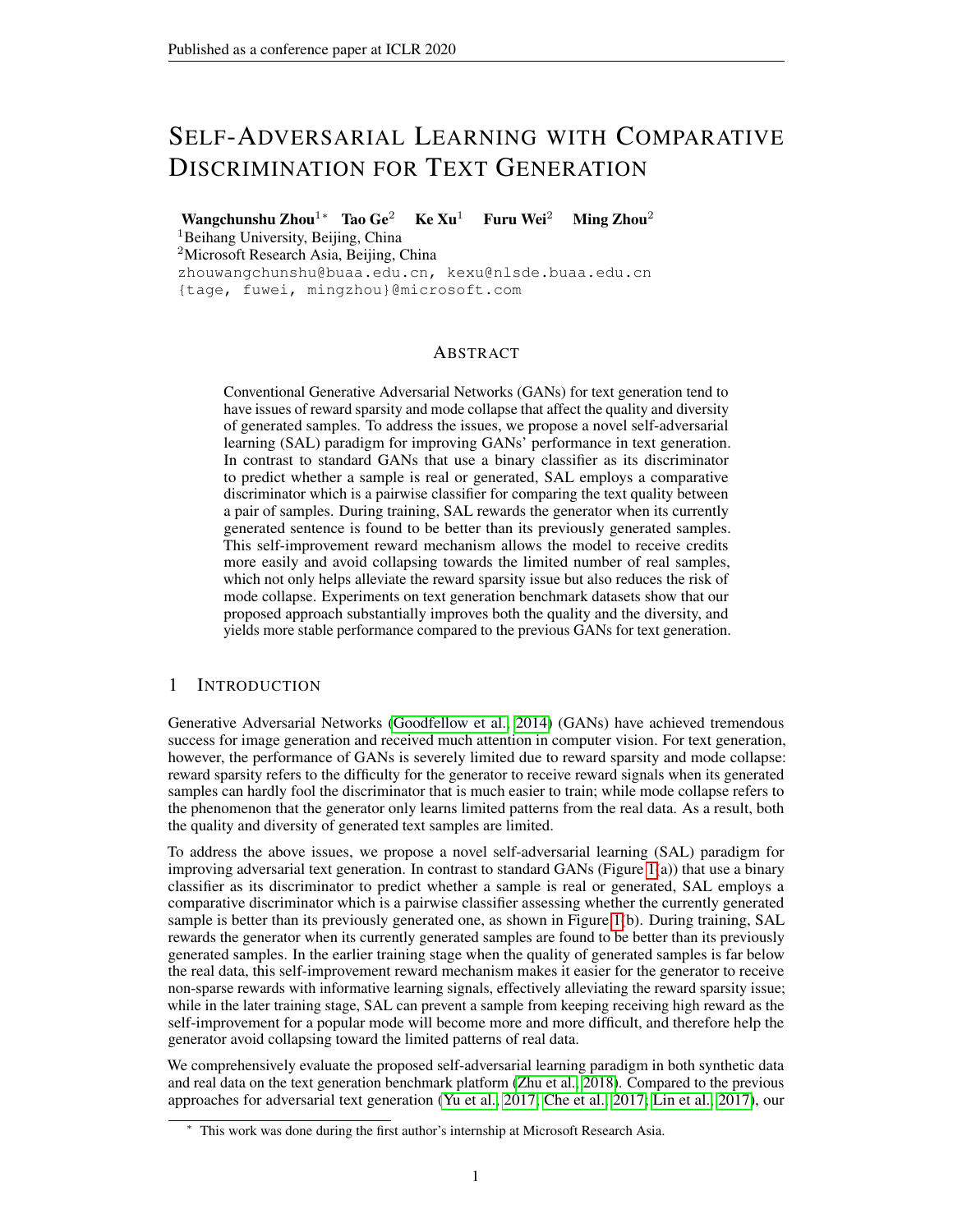

<span id="page-1-0"></span>Figure 1: (a) Conventional adversarial learning that uses a binary real/fake classifier as its discriminator; (b): Self-adversarial learning that employs a comparative discriminator to compare the currently generated sample to its previously generated samples for obtaining rewards through self-improvement.

approach shows a substantial improvement in terms of both the quality and the diversity of generated samples as well as better performance stability in adversarial learning.

## 2 BACKGROUND: ADVERSARIAL TEXT GENERATION

Adversarial text generation has drawn much attention in recent years due to its advantages (e.g., sequence-level guidance without the exposure bias issue [\(Bengio et al., 2015\)](#page-8-2)) over maximum likelihood estimation (MLE) for natural language generation. It formulates the learning process as a minimax game between a generator  $G_{\theta}$  parameterized by  $\theta$  and a discriminator  $D_{\phi}$  parameterized by  $\phi$ : the discriminator is trained to distinguish between the samples drawn from the real data distribution  $p_{data}$  and the samples generated by the generator; while the generator is trained to generate samples that can "fool" the discriminator. The adversarial learning objective of the generator and the discriminator can be formulated as:

$$
\min_{\theta} \max_{\phi} \mathbb{E}_{\mathbf{x} \sim p_{\text{data}}} [\log D_{\phi}(\mathbf{x})] + \mathbb{E}_{\mathbf{z} \sim p_{\mathbf{z}}} [\log (1 - D_{\phi}(G_{\theta}(\mathbf{z})))] \tag{1}
$$

where x is a sample from the real data,  $G_{\theta}(z)$  is a sample generated by the generator with the initialization z that is drawn from the noise distribution  $p_z$  (e.g., standard normal distribution).

While GANs have shown some promising results [\(Yu et al., 2017;](#page-9-1) [Guo et al., 2018\)](#page-8-3), there are two fundamental issues that impede their progress in text generation: (i) Reward sparsity, which is due to the fact that the discriminator tends to learn much better than the generator and thus easily recognizes generated samples as fake. In such cases, it will be difficult for the generator to receive rewards; (ii) Mode collapse, which arises from the intrinsic nature of GANs and leads the adversarial models to only learn the limited patterns from the real samples. These two issues limit the ability of GANs to generate high-quality and diverse text samples, which have not been well addressed yet.

## 3 SELF-ADVERSARIAL LEARNING

To address the aforementioned issues, we propose a novel self-adversarial learning (SAL) paradigm. Inspired by self-play [\(Silver et al., 2017;](#page-9-3) [Rennie et al., 2017\)](#page-9-4) in reinforcement learning, the core idea of SAL is to reward the generator if its currently generated sample is found to be better than its previously generated ones. Like AlphaGo [\(Silver et al., 2017\)](#page-9-3), the generator in SAL struggles to learn to generate better samples than its previously generated samples for passing the "self-improvement" test by a comparative discriminator, which is a pairwise classifier trained to compare the quality of two samples, as Figure [1\(](#page-1-0)b) shows.

Compared to conventional GANs (Figure [1\(](#page-1-0)a)), SAL has the following advantages: First, in the earlier training stage when the quality of generated samples is far below the real data, the self-improvement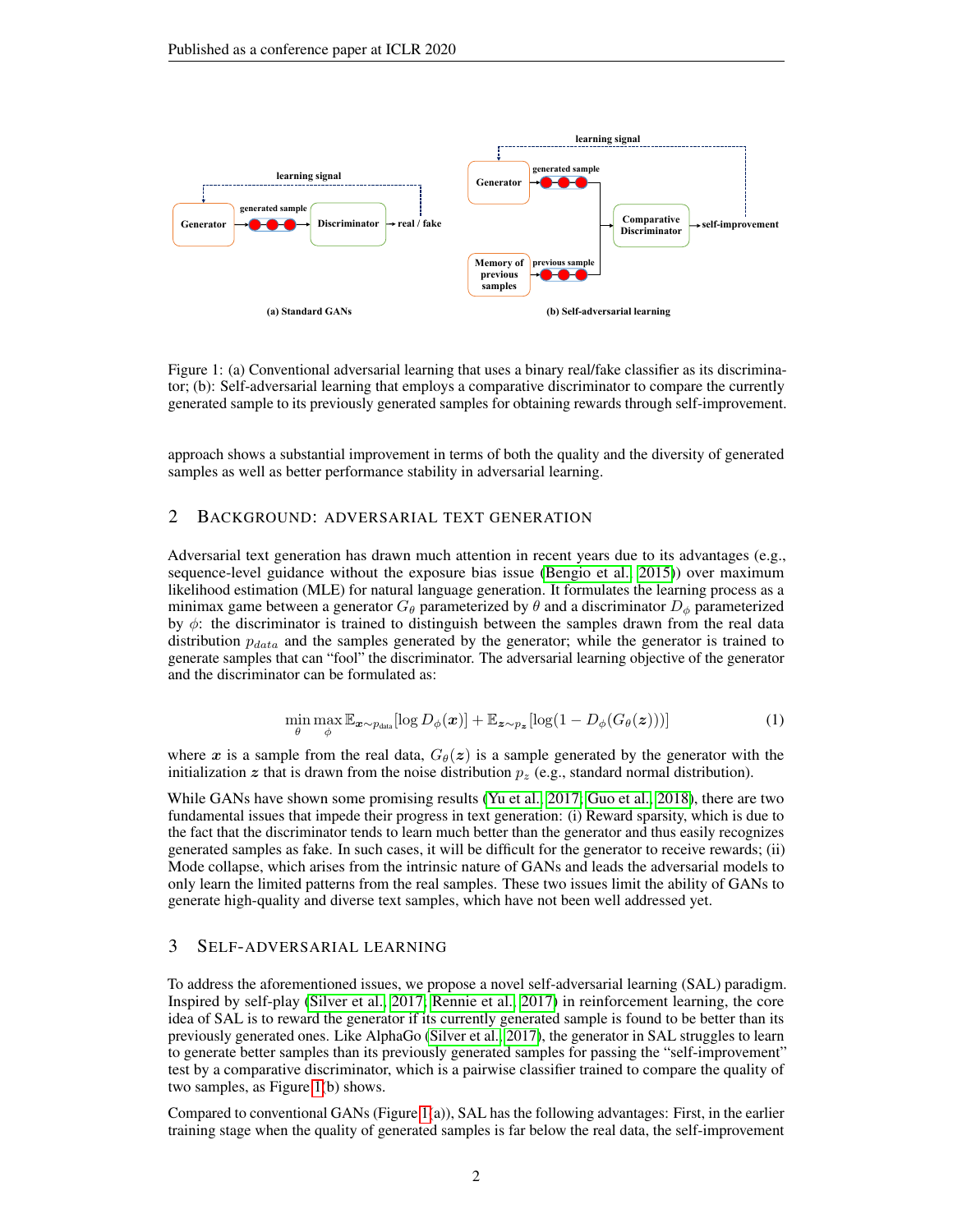

<span id="page-2-0"></span>Figure 2: The training process of the comparative discriminator.

reward mechanism of SAL allows the generator to receive informative learning signals more easily as it makes the assessment of sample quality better adapted to the current capability of the generator, making it less likely to suffer from the issue of reward sparsity; Second, in the later training stage when the generated samples' quality is high, SAL can prevent a sample from keeping receiving high reward as it will become more and more difficult to pass the "self-improvement" test, thus reducing the risk of the generator collapsing towards limited patterns. The self-improvement mechanism and the 'tie' option in the comparative discriminator also provides a reasonable baseline which corresponds to cases where newly generated samples are found to be indistinguishable with previous ones, thus improving the training stability. We provide a more detailed qualitative analysis of why the proposed self-adversarial learning paradigm can alleviate these problems in Appendix.

#### 3.1 COMPARATIVE DISCRIMINATOR

As introduced above, the core component for SAL is the comparative discriminator, which is a pairwise classifier comparing the quality of two samples. It learns a total order of sample quality and encodes the inductive bias that one sample is better (>), worse (<), or indistinguishable ( $\approx$ ) in terms of its quality compared to the other. For a (text) sample, the comparative discriminator can offer more informative learning signals than the conventional binary (i.e., real/fake) classification based discriminator because the sample can receive multiple feedbacks from the comparative discriminator by comparing it with multiple other samples.

For training the comparative discriminator, we construct pairwise training examples from the real and generated samples, as Figure [2](#page-2-0) shows. For a real sample  $s_+$  and a generated sample  $s_-,$  we assign the label "better (>)" to the pair  $(s_+, s_-)$  and "worse (<)" to  $(s_-, s_+)$ . For two samples both from real data or from the generated samples, we assign the label "indistinguishable  $(\approx)$ " to such pairs (i.e.,  $(s_+^i, s_+^j)$  and  $(s_-^i, s_-^j)$ ). For a training set with n real samples and n generated samples, the comparative discrimination can construct  $\binom{2n}{2}$  pairwise training examples, allowing to enhance the generalization ability of the comparative discriminator.

Moreover, to improve the model's ability to distinguish between good generated samples and bad generated samples for self-play learning, we additionally select the samples generated during the later stage of MLE training as pseudo-real samples, and select those generated in the earlier epochs when the generator does not fully converge as fake sentences. We then pair the pseudo-real samples with the fake samples to construct training instances to supervise the model to compare their qualities. In this way, the comparative discriminator is prevented from being taught to always recognize two generated samples as equally bad and assign zero reward to the generator. As a result, it can become more sensitive to the quality difference in a pair of text samples and thus allow the generator to receive rewards more easily.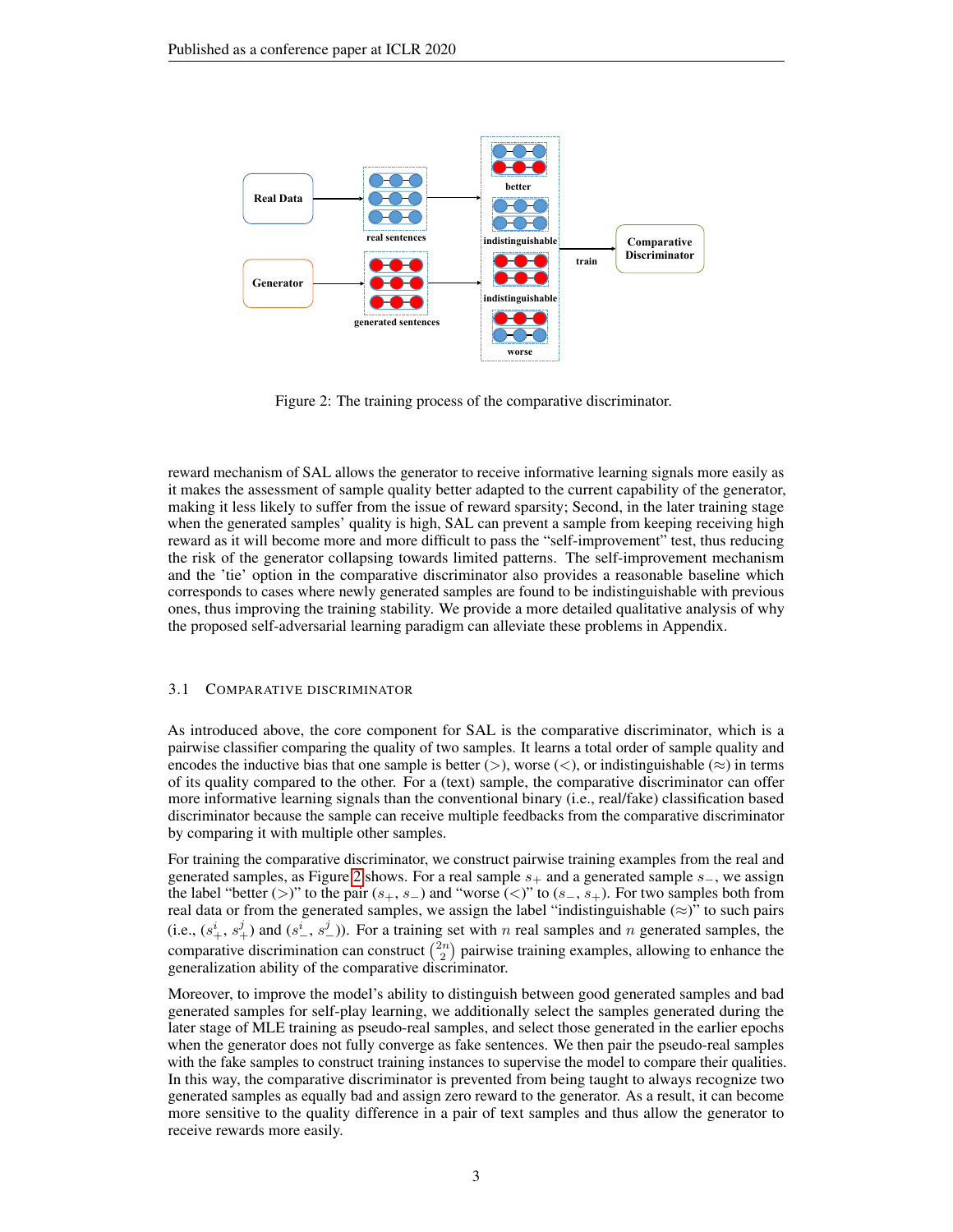#### 3.2 TRAINING

Before we formally introduce the training procedure for SAL, we first define the learning objective for the comparative discriminator  $D_{\phi}$  and the generator  $G_{\theta}$  in SAL:

<span id="page-3-0"></span>
$$
L_D = -\mathbb{E}_{(\boldsymbol{x}_1,\boldsymbol{x}_2)\sim(\mathcal{M}\cup p_{\text{data}}(x))^2}[\log D_{\phi}^{Q(\boldsymbol{x}_1,\boldsymbol{x}_2)}(\boldsymbol{x}_1,\boldsymbol{x}_2)]
$$
(2)

<span id="page-3-1"></span>
$$
L_G = -\mathbb{E}_{(\mathbf{z}, \mathbf{x}_r) \sim (p_{\mathbf{z}}(\mathbf{z}), \mathcal{M})} \left[ \sum_{q \in \{>, <, \leq\}} w_q \log D_{\phi}^q(G_{\theta}(\mathbf{z}), \mathbf{x}_r) \right]
$$
(3)

In Eq [\(2\)](#page-3-0) and Eq [\(3\)](#page-3-1), M is the set of previous generated samples by the generator,  $Q(x_1, x_2) \in$  $\{>, \leq, \approx\}$  is the true label for the pair  $(x_1, x_2)$ ,  $D^q_{\phi}(x_1, x_2)$  is the probability of the comparative discriminator's prediction being  $q$  ( $q \in \{>, <, \approx\}$ ) for the pair  $(x_1, x_2)$ .  $w_q$  is the reward weight for the case q, which is a hyperparameter for SAL. If the generator generates a sample  $G_{\theta}(z)$  that is better (>) than its previously generated sample  $x_r$ , it receives a positive reward; if  $G_\theta(z)$  is worse (<) than  $x_r$ , it receives a negative reward; while if the quality of  $G_\theta(z)$  is classified as similar ( $\approx$ ) to  $x_r$ , it receives zero credit. Therefore, we have  $w_{(>)} > 0 = w_{(<)} > w_{(<)}$ .

Since  $L_G$  can only be directly optimized in standard continuous GAN training, we alternatively employ the policy gradient algorithm [\(Sutton et al., 2000\)](#page-9-5) to train the generator, as previous approaches for adversarial text generation. For SAL, we define the reward for a generated sample  $x_q$  compared with a reference sample  $x_r$  which is a previous generated sample by the generator as the weighted reward based on the probability distribution of the prediction by the comparative discriminator:

$$
\gamma_{\phi}(\boldsymbol{x}_{g},\boldsymbol{x}_{r}) = w_{(>)}D_{\phi}^{(>)}(\boldsymbol{x}_{g},\boldsymbol{x}_{r}) + w_{(<)}D_{\phi}^{(<)}(\boldsymbol{x}_{g},\boldsymbol{x}_{r}) + w_{(\\\approx)}D_{\phi}^{(\\\approx)}(\boldsymbol{x}_{g},\boldsymbol{x}_{r})
$$
(4)

In text generation, the generator  $G_{\theta}$  obtains the reward only when one sample has been completely generated, which means no intermediate reward is gained. To relieve this problem, following the practice in SeqGAN [\(Yu et al., 2017\)](#page-9-1), we utilize the Monte Carlo rollout method to approximate intermediate rewards by sampling unknown tokens with generated prefix  $Y_{1:t}$  following generator policy  $G_{\theta}$  till sample completion. Empirically, we found that the Monte Carlo rollout also helps to reduce the variance of the reference sample utilized for comparison. We calculate the expected reward as

$$
\mathcal{R}_{\theta,\phi}(s=Y_{1:t-1},a=y_t)=\mathbb{E}_{(\boldsymbol{x}_g,\boldsymbol{x}_r)\sim(G_{\theta}(Y_{1:t-1}),\mathcal{M})}[\gamma_{\phi}(\boldsymbol{x}_g,\boldsymbol{x}_r)]
$$
(5)

The objective of the generator is to generate a sequence to maximize its expected final reward. With likelihood ratio [\(Sutton et al., 2000\)](#page-9-5), we can formulate the gradient of the objective function for generator  $G_{\theta}$  as:

<span id="page-3-2"></span>
$$
\nabla_{\theta} J(\theta) = \sum_{t=1}^{T} \mathbb{E}_{Y_{1:t-1} \sim G_{\theta}} [\nabla_{\theta} \log(G_{\theta}(y_t|Y_{1:t})) \cdot \mathcal{R}_{\theta, \phi}(s = Y_{1:t-1}, a = y_t)] \tag{6}
$$

To improve the training of self-adversarial learning, we borrow ideas from the field of deep reinforcement learning and propose two training techniques to improve self-adversarial training.

Scheduled rewarding Similar to the exploitation-exploration trade-off in reinforcement learning [\(Langford & Zhang, 2007\)](#page-9-6), the positive reward assigned for actions generating better samples encourage exploration while the penalty for generating worse samples makes the generator more conservative. Intuitively, in the earlier stage of self-adversarial learning, the generator should explore better policy by receiving higher rewards for relative progress; while in the later stage, the generator should be more conservative by penalizing more for worse samples to avoid performance degradation. We simply decrease  $w_{(>)}$  and increase  $w_{(<)}$  linearly with training iteration and refer this technique as scheduled rewarding.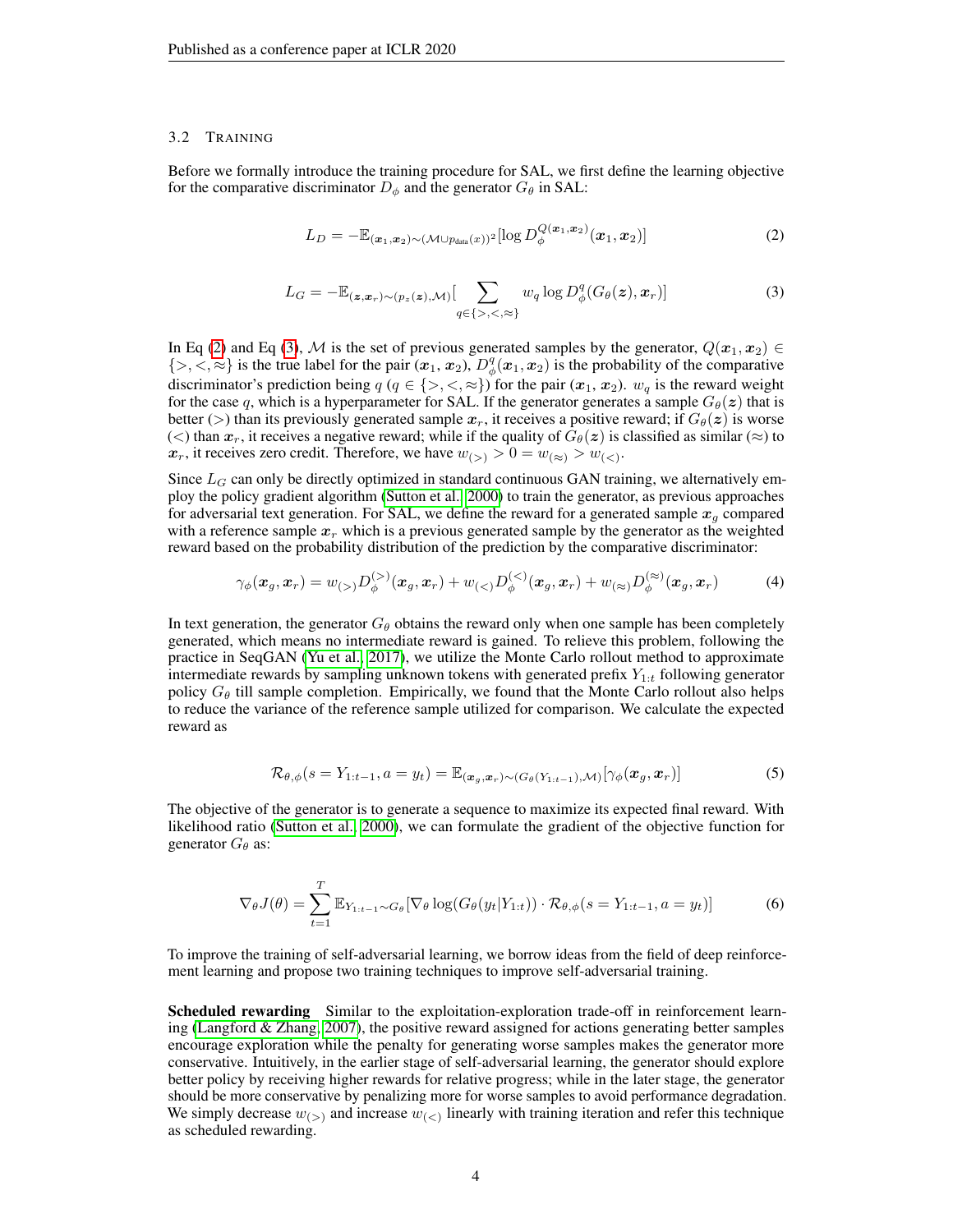## Algorithm 1 Self-Adversarial Learning With Comparative Discriminator

**Require:** Generator  $G_{\theta}$ ; comparative discriminator  $D_{\phi}$ ; samples of real sentences  $S_{+}$ ; self-adversarial learning step g; discriminator step k; memory buffer  $M$  for the previous generated samples

- 1: Pretrain  $G_{\theta}$  using MLE on  $S_{+}$
- 2: Generate samples with  $G_{\theta}$  and store them into M
- 3: repeat<br>4: for  $k$
- for  $k$  steps do
- 5: Collect a mini-batch of balanced sample pairs  $(x_1, x_2)$  from  $M \cup S_+$
- 6: Update  $D_{\phi}$  via Eq [\(2\)](#page-3-0)<br>7: **end for**
- end for
- 8: for  $g$  steps do
- 9: Generate a mini-batch of samples  $x_a \sim G_\theta$
- 10: Collect a mini-batch of reference samples  $x_r$  from M
- 11: Update  $G_{\theta}$  via Eq [\(6\)](#page-3-2)
- 12: end for
- 13: Update  $\mathcal M$  with  $G_\theta$
- 14: until Convergence

Memory replay Continuously comparing the generator with its most recent stage may suffer from the correlation between generated samples and reference samples, which makes the training process unstable. Inspired by experience replay [\(Lillicrap et al., 2015\)](#page-9-7), we construct a memory buffer which contains samples generated in the last  $K$  training steps. Reference samples are sampled from the memory buffer rather than samples generated in the most recent stage of the generator, which empirically helps stabilize the training process.

The training process of SAL is summarized in Algorithm [3.](#page-14-0) Self-adversarial learning with the proposed comparative discriminator achieves Nash Equilibrium when the generator models the distribution of real samples perfectly. In this case, the comparative discriminator cannot successfully distinguish generated samples from real samples and tends to recognize two samples as "indistinguishable". The reward received by the generator is thus zero and training converges. However, how a non-Bernoulli GAN converges to such an equilibrium is still an open problem [\(Goodfellow et al.,](#page-8-0) [2014;](#page-8-0) [Goodfellow, 2014\)](#page-8-4) and is beyond the scope of this work.

# 4 EXPERIMENTS

## 4.1 EXPERIMENTAL SETTING

Following the experimental settings in previous work [\(Lin et al., 2017;](#page-9-2) [Guo et al., 2018;](#page-8-3) [Shi et al.,](#page-9-8) [2018;](#page-9-8) [Zhu et al., 2018;](#page-9-0) [Nie et al., 2018\)](#page-9-9), we evaluate our approach in both synthetic and real datasets based on Texygen [\(Zhu et al., 2018\)](#page-9-0), which is a benchmark platform for evaluating adversarial text generation models. Table [1](#page-4-0) presents the basic information of the datasets used for evaluation.

|  |  | Table 1: Description of the datasets used for evaluation |
|--|--|----------------------------------------------------------|
|--|--|----------------------------------------------------------|

<span id="page-4-0"></span>

|                            | Synthetic      | Image COCO        | <b>EMNLP2017 WMT NEWS</b> |
|----------------------------|----------------|-------------------|---------------------------|
| Category                   | simulated data | image description | news article              |
| Vocabulary size            | 5000           | 4682              | 5255                      |
| Sequence length            | 20/40          | $<$ 37            | 51                        |
| Sentence number (training) | 10000          | 10000             | 270000                    |
| Sentence number (test)     | 10000          | 10000             | 10000                     |

As SeqGAN [\(Yu et al., 2017\)](#page-9-1), our generator is a single-layer LSTM [\(Hochreiter & Schmidhuber,](#page-9-10) [1997\)](#page-9-10) and our discriminator is almost based on TextCNN [\(Kim, 2014\)](#page-9-11) except that it concatenates the feature representation of two compared samples and outputs the probability for their comparative relations (i.e.,  $>$ ,  $\lt$ ,  $\approx$ ). We keep the most of the hyperparameters same with the SeqGAN except the hyperparameters introduced by our models (i.e.,  $w_{(>)}$ ,  $w_{(<)}$ ,  $w_{(\approx)}$ ) which are tuned based on the synthetic experiment and kept the same for the real data experiments.

We evaluate the adversarial text generation models in terms of both quality and diversity. Following the prior work, in the synthetic dataset, we use the oracle LSTM to evaluate the negative log-likelihood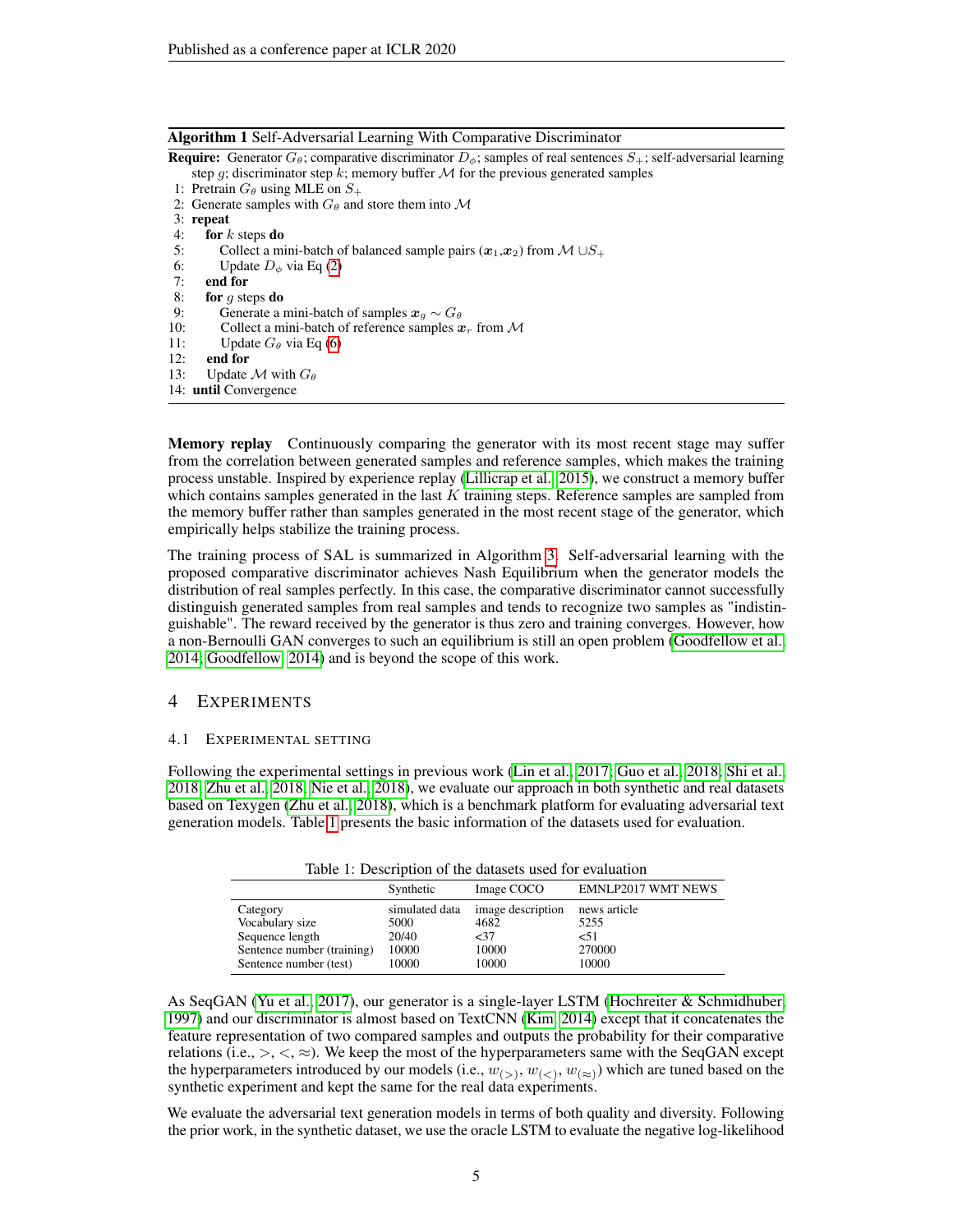|         | $\sim$ respectively, I of an and meaned presenced, and follow, and detect. |                                   |                                     |
|---------|----------------------------------------------------------------------------|-----------------------------------|-------------------------------------|
| Method  | $NLL_{oracle}(20/40)$                                                      | $NLL_{gen}(20/40)$                | $NLL_{oracle} + NLL_{gen}(20/40)$   |
| SAL.    | 7.71 $\pm$ 0.17/9.31 $\pm$ 0.03                                            | 6.58 $\pm$ 0.15 / 6.97 $\pm$ 0.05 | 14.29 $\pm$ 0.11 / 16.24 $\pm$ 0.03 |
| SeqGAN  | $8.63 \pm 0.19/9.63 \pm 0.04$                                              | $6.61 \pm 0.22$ / $6.98 \pm 0.08$ | $15.00 \pm 0.03 / 16.35 \pm 0.02$   |
| RankGAN | $8.42 \pm 0.31/9.52 \pm 0.11$                                              | $7.14 \pm 0.34 / 7.05 \pm 0.12$   | $15.01 \pm 0.02 / 16.37 \pm 0.02$   |
| MaliGAN | $8.74 \pm 0.16/9.67 \pm 0.03$                                              | $6.62 \pm 0.25$ / $7.14 \pm 0.09$ | $15.03 \pm 0.03 / 16.39 \pm 0.03$   |
| MLE.    | $9.05 \pm 0.03/9.84 \pm 0.02$                                              | $5.96 \pm 0.02$ / $6.55 \pm 0.02$ | $15.02 \pm 0.03 / 16.39 \pm 0.01$   |

<span id="page-5-0"></span>Table 2: Performance comparison of different models in synthetic tests where sequence length is set to 20 and 40 respectively. For all the metrics presented, the lower, the better.

of our generated samples (denoted as  $NLL_{oracle}$ ) as the metric to reflect quality; for the diversity metric, we use the negative log-likelihood of the synthetic dataset (denoted as  $NLL_{gen}$ ) evaluated by the generator with the best quality (i.e., the best  $NLL_{oracle}$  score) during training. We also use the best NLL<sub>oracle</sub> + NLL<sub>qen</sub> obtained during training to evaluate the quality-diversity trade-off.

For the real data experiments, we follow the previous work to apply the commonly-used BLEU scores [\(Papineni et al., 2002\)](#page-9-12) (BLEU(F)) and the perplexity of generated samples evaluated by an open-sourced pretrained language model [\(Jozefowicz et al., 2016\)](#page-9-13) as quality metrics since  $NLL_{oracle}$ cannot be evaluated without an oracle language model. For evaluating diversity, we employ both backward BLEU [\(Shi et al., 2018\)](#page-9-8) (BLEU(B)) which evaluates the test data using generated samples as reference and  $NLL_{gen}$  as the metrics. To evaluate the generated samples in more aspects, we calculate frechet distance [\(Heusel et al., 2017\)](#page-8-5) (FD) between generated samples and real data with sentence representation obtained by InferSent [\(Conneau et al., 2017\)](#page-8-6) which is a pre-trained sentence embedding model.

We compare our approach to previous well-known adversarial text generation models including SeqGAN [\(Yu et al., 2017\)](#page-9-1), RankGAN [\(Li et al., 2017\)](#page-9-14) and MaliGAN [\(Che et al., 2017\)](#page-8-1). Leak-GAN [\(Guo et al., 2018\)](#page-8-3) and RelGAN [\(Nie et al., 2018\)](#page-9-9) focus on architecture-level modification, which is orthogonal to our work and the proposed self-adversarial learning paradigm can be applied to them as well. We provide results of the combination of LeakGAN with SAL in the Appendix.

In the following sections, we denote our proposed self-adversarial learning approach as SAL. Since adversarial training is very sensitive to random initialization and suffers from high variance, we conduct five individual runs with different random seeds for each model and report the mean and the standard deviation of the obtained results.

#### 4.2 EXPERIMENTAL RESULTS

#### 4.2.1 RESULTS IN SYNTHETIC DATA

Table [2](#page-5-0) shows the results in the synthetic dataset. We can observe that SAL largely outperforms the previous GANs in all metrics in both cases of sequence length 20 and 40. Although its performance in NLL<sub>gen</sub> is worse than MLE as MLE directly optimizes the metric, it yields better quality-diversity trade-off than MLE training, which has not been achieved by the previous GANs, which is shown by the fact that the  $NLL_{oracle} + NLL_{gen}$  for SAL is lower than that yielded by MLE, while other GANs have the same sum score with MLE, indicating that they fail to improve the quality-diversity trade-off after pretraining. This demonstrates SAL's advantage in alleviating the mode collapse problem. We also find that the training of SAL is more stable compared with other text GANs.

In addition, we find SAL learns faster and better than the other GANs by comparing their performance curves of  $\text{NLL}_{oracle}$  during training in Figure 3, which is consistent with our intuition that the selfimprovement reward mechanism in SAL can alleviate the reward sparsity issue in the earlier training stage and help the generator learn better.

#### 4.2.2 RESULTS IN REAL DATA

The results for COCO image caption dataset are presented in Table [3](#page-6-0) and the performance curve of the perplexity during training is shown in Figure 4. As in the synthetic data, we observe that our SAL consistently yields better results in all the metrics with stable performance (i.e., low variance) compared to the previous GANs. According to Table [18](#page-16-0) and Figure 4, SeqGAN and our SAL can improve MLE in the quality metrics (i.e., BLEU (F) and Perplexity) while MaliGAN and RankGAN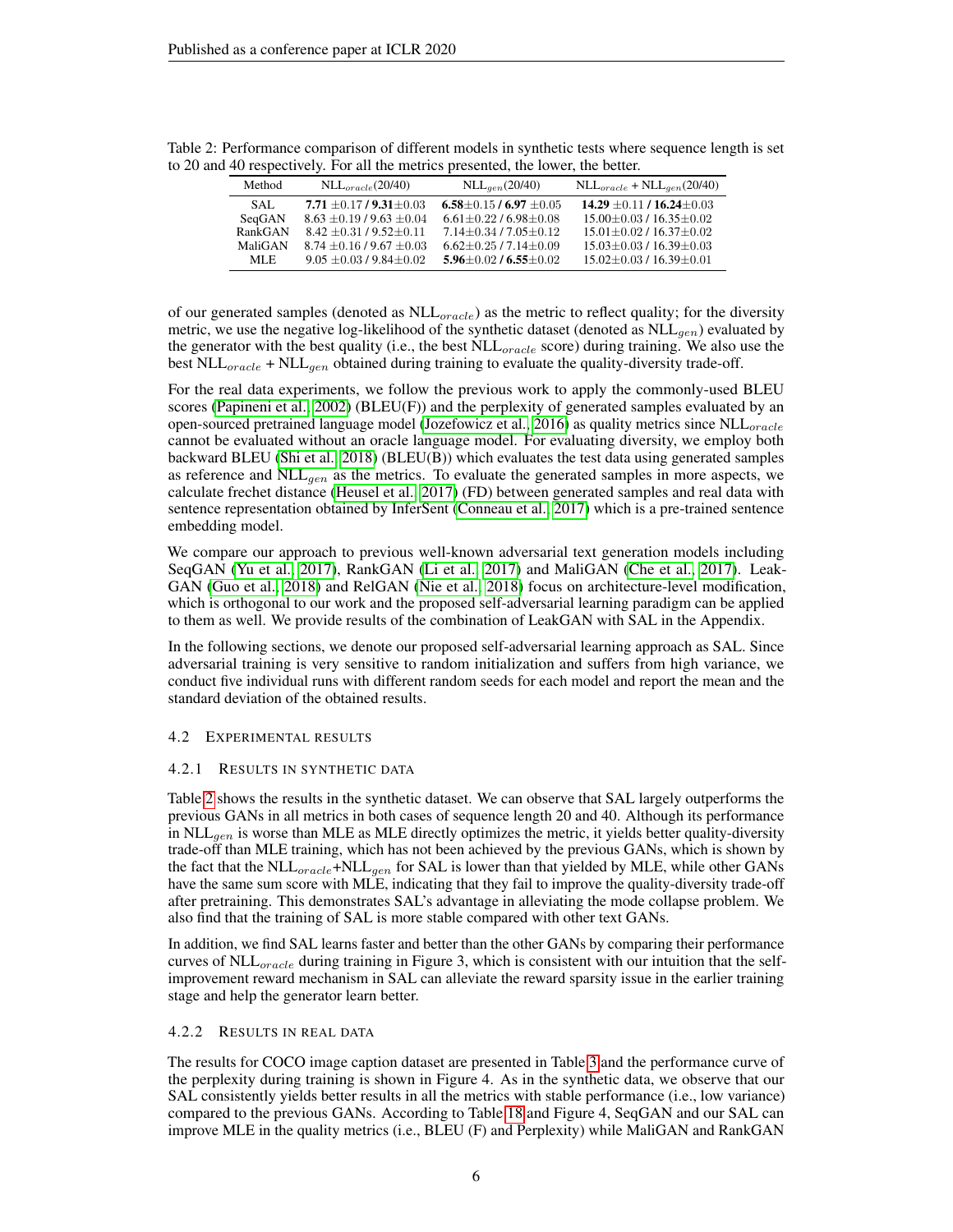

Figure 3: The performance curves of NLL-oracle Figure 4: The performance curves of perplexduring training in the synthetic dataset ity during training in the Image COCO dataset

<span id="page-6-0"></span>Table 3: Performance comparison of different models in the COCO caption generation task. Metrics from top to bottom represent respectively the generation quality, the generation diversity, and the divergence between real data of generated sentences. For all the BLEU metrics, the higher, the better; for  $NLL_{gen}$  and FD, the lower, the better.

| Metrics        | MLE               | SeqGAN            | MaliGAN           | RankGAN           | SAL               |
|----------------|-------------------|-------------------|-------------------|-------------------|-------------------|
| $BLEU-2(F)$    | $0.730 \pm 0.01$  | $0.748 \pm 0.03$  | $0.733 \pm 0.03$  | $0.727 \pm 0.04$  | $0.785 \pm 0.02$  |
| $BLEU-3(F)$    | $0.494 \pm 0.01$  | $0.514 \pm 0.04$  | $0.497 \pm 0.04$  | $0.491 \pm 0.04$  | $0.581 \pm 0.03$  |
| $BLEU-4(F)$    | $0.303 \pm 0.01$  | $0.307 + 0.02$    | $0.295 \pm 0.03$  | $0.291 \pm 0.03$  | $0.362 + 0.02$    |
| $BLEU-5(F)$    | $0.187 \pm 0.01$  | $0.187 \pm 0.02$  | $0.178 \pm 0.02$  | $0.175 \pm 0.03$  | $0.227 \pm 0.02$  |
| Perplexity     | $338.4 \pm 7.6$   | $307.2 \pm 14.9$  | $343.8 \pm 21.3$  | $391.2 \pm 35.1$  | $231.3 \pm 10.8$  |
| $BLEU-2(B)$    | $0.759 \pm 0.02$  | $0.694 \pm 0.03$  | $0.676 \pm 0.04$  | $0.683 \pm 0.04$  | $0.724 \pm 0.02$  |
| $BLEU-3(B)$    | $0.531 \pm 0.02$  | $0.472 \pm 0.03$  | $0.443 + 0.03$    | $0.449 + 0.04$    | $0.503 \pm 0.03$  |
| $BLEU-4(B)$    | $0.332 \pm 0.02$  | $0.285 \pm 0.02$  | $0.279 \pm 0.02$  | $0.277 \pm 0.02$  | $0.313 \pm 0.02$  |
| $BLEU-5(B)$    | $0.209 \pm 0.02$  | $0.186 \pm 0.02$  | $0.178 \pm 0.02$  | $0.182 \pm 0.02$  | $0.198 \pm 0.02$  |
| $NLL_{gen}$    | $0.721 \pm 0.02$  | $1.035 \pm 0.02$  | $1.052 \pm 0.02$  | $1.145 \pm 0.02$  | $0.873 \pm 0.02$  |
| F <sub>D</sub> | $0.043 \pm 0.009$ | $0.065 \pm 0.018$ | $0.076 \pm 0.021$ | $0.083 \pm 0.027$ | $0.051 \pm 0.014$ |

<span id="page-6-1"></span>Table 4: Performance comparison of different models in the EMNLP2017 WMT news generation task. Metrics from top to bottom represent respectively the generation quality, the generation diversity, and the divergence between real and generated data. For all the BLEU metrics, the higher, the better. For  $\text{NLL}_{gen}$  and FD, the lower, the better.

| Metrics     | MLE              | SeqGAN           | MaliGAN          | RankGAN           | SAL.              |
|-------------|------------------|------------------|------------------|-------------------|-------------------|
| $BLEU-2(F)$ | $0.769 \pm 0.02$ | $0.761 \pm 0.03$ | $0.764 \pm 0.03$ | $0.736 \pm 0.02$  | $0.788 \pm 0.02$  |
| BLEU-3(F)   | $0.475 \pm 0.01$ | $0.463 \pm 0.03$ | $0.468 \pm 0.03$ | $0.441 \pm 0.04$  | $0.523 \pm 0.02$  |
| BLEU-4(F)   | $0.243 \pm 0.02$ | $0.228 \pm 0.03$ | $0.231 + 0.03$   | $0.204 \pm 0.02$  | 0.281 $\pm 0.02$  |
| $BLEU-5(F)$ | $0.124 \pm 0.02$ | $0.115 + 0.02$   | $0.113 + 0.03$   | $0.095 + 0.02$    | 0.149 $\pm 0.02$  |
| Perplexity  | $702.6 \pm 18.6$ | $743.8 \pm 34.2$ | $825.1 + 44.3$   | $975.4 \pm 65.1$  | $612.8 + 22.5$    |
| $BLEU-2(B)$ | 0.741 $\pm 0.02$ | $0.693 + 0.03$   | $0.684 + 0.03$   | $0.671 \pm 0.03$  | $0.726 \pm 0.02$  |
| $BLEU-3(B)$ | $0.476 \pm 0.01$ | $0.413 + 0.03$   | $0.391 + 0.04$   | $0.373 + 0.05$    | $0.431 \pm 0.03$  |
| $BLEU-4(B)$ | $0.245 \pm 0.01$ | $0.216 \pm 0.03$ | $0.197 \pm 0.03$ | $0.191 \pm 0.03$  | $0.232 \pm 0.02$  |
| $BLEU-5(B)$ | $0.129 \pm 0.01$ | $0.112 \pm 0.02$ | $0.094 + 0.02$   | $0.096 \pm 0.03$  | $0.123 \pm 0.02$  |
| $NLL_{gen}$ | $2.386 \pm 0.01$ | $2.732 \pm 0.04$ | $2.862 \pm 0.06$ | $3.157 \pm 0.11$  | $2.578 \pm 0.04$  |
| FD          | $0.079 + 0.012$  | $0.172 + 0.032$  | $0.194 + 0.043$  | $0.219 \pm 0.052$ | $0.137 \pm 0.023$ |

perform comparably to MLE. However, in the WMT NEWS dataset where text samples tend to be longer, we observe something different from Table [4:](#page-6-1) all the previous GANs fail to improve MLE. This is because long text generation makes the discrepancy between generated samples and real samples very large even after MLE pre-training. As a result, previous GANs fail to stably enhance the sample quality due to the reward sparsity issue. In contrast, our SAL consistently performs well and largely improves the quality metrics over MLE. In addition, we observe that the diversity of samples generated by SAL is much better than previous GANs and only marginally worse than MLE, indicating SAL is helpful in reducing the risk of mode collapse.

In addition to the automatic metrics, we also conduct human evaluation for the generated samples. As previous work [\(Nie et al., 2018\)](#page-9-9), we randomly sample 20 sentences from each model and pool them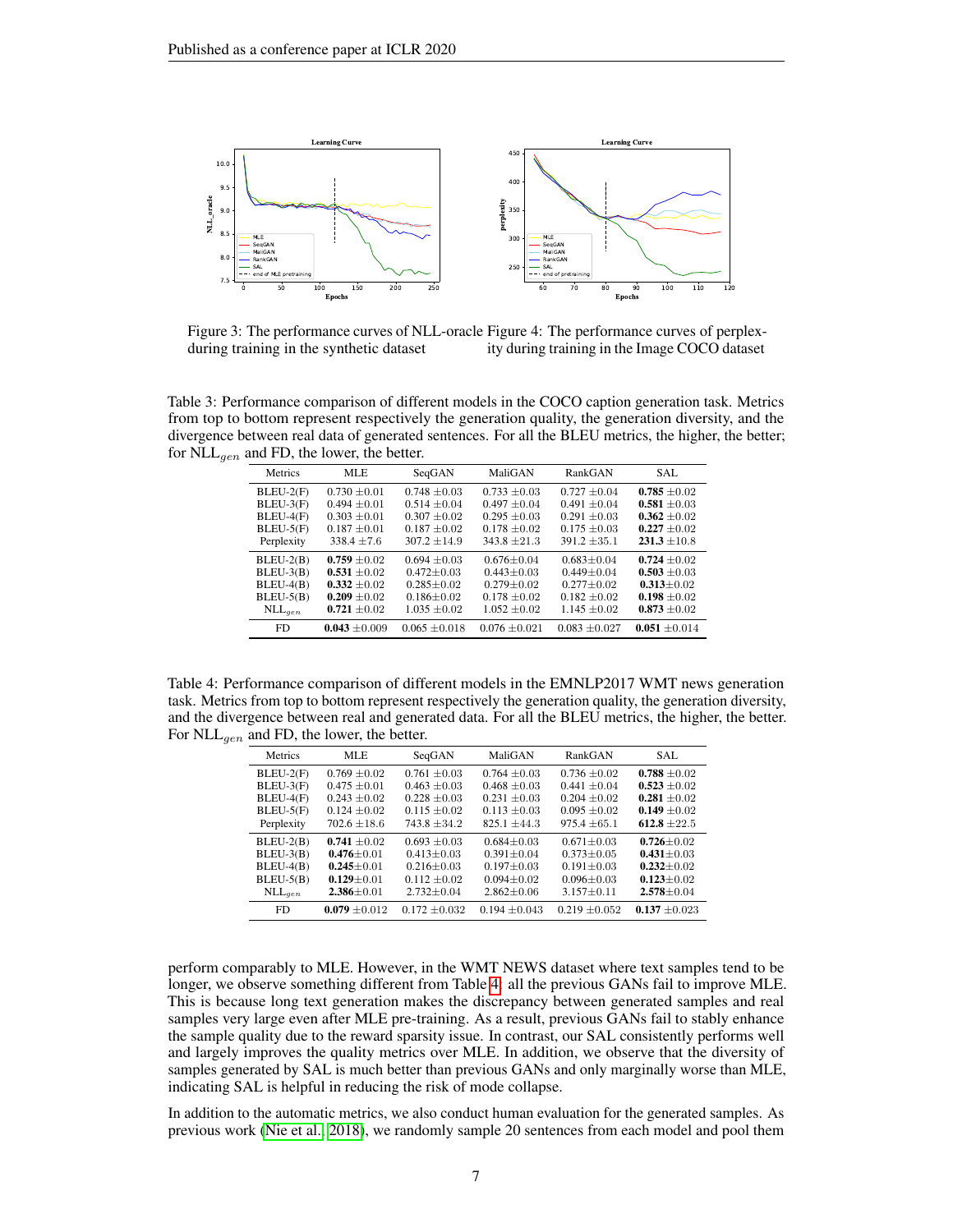<span id="page-7-0"></span>

|  |                                        |  |  | Table 5: Human evaluation results of different models in both datasets. Scores are between 1-5, |  |
|--|----------------------------------------|--|--|-------------------------------------------------------------------------------------------------|--|
|  | higher score indicates better quality. |  |  |                                                                                                 |  |

| Dataset  | MLE.          | SeaGAN        | MaliGAN       | RankGAN         | SAL                              |
|----------|---------------|---------------|---------------|-----------------|----------------------------------|
| COCO.    | $2.96 + 0.51$ | $3.26 + 0.56$ | $3.14 + 0.57$ | $2.91 \pm 0.62$ | 3.84 $\pm$ 0.56 (p $\leq$ =0.01) |
| WMT NEWS | $2.35 + 0.86$ | $2.19 + 0.88$ | $2.24 + 0.87$ | $2.05 \pm 0.91$ | $2.65 \pm 0.89$ (p $\leq 0.01$ ) |

Table 6: Results of the ablation tests in the synthetic data and the COCO dataset.

<span id="page-7-1"></span>

| Dataset           | SAL              | CAL                               | <i>w/o comparative</i> | $w/o$ " $\approx$ " | w/o scheduled rewarding | w/o memory replay |
|-------------------|------------------|-----------------------------------|------------------------|---------------------|-------------------------|-------------------|
| Synthetic (NLL)   |                  | $14.29 \pm 0.11$ $14.65 \pm 0.16$ | $15.01 + 0.04$         | $14.85 + 0.16$      | $14.46 + 0.18$          | $14.41 + 0.17$    |
| COCO (Perplexity) | $231.3 \pm 10.8$ | $276.7 + 12.5$                    | $341.8 + 13.4$         | $291.5 + 16.3$      | $248.3 + 14.2$          | $254.6 + 13.7$    |

with anonymizing the models' identity. We invite 20 graduate students with good English proficiency to score each sentence on a scale of 1-5 in terms of quality. According to Table [5,](#page-7-0) our SAL is consistently well rated in the human evaluation and outperforms all the baselines in both COCO and WMT NEWS datasets. We perform the Wilcoxon Rank Sum Test with the human evaluation results and find that samples generated by baseline models can be distinguished from samples generated by SAL with  $p < 0.01$ . Details of human evaluation procedure and samples generated by compared methods in two real-world datasets are presented in the Appendix.

### 4.3 DISCUSSION

To better understand SAL, we perform multiple ablation tests in both the synthetic and the real data. We employ  $NLL_{oracle} + NLL_{gen}$  score with sequence length 20 as the evaluation metric for the synthetic data, denoted as NLL. For the real data, we use the perplexity of generated samples trained with COCO dataset as the evaluation metric. We compare SAL with the following reduced models:

- *CAL*: Replacing the comparison between the generated samples (i.e., self-play) to the comparison between the real and generated samples.
- *w/o comparative*: Using the binary discrimination scores of other generated samples as baseline for the policy gradient algorithm, which can be considered as a combination of the self-critic training [\(Rennie et al., 2017\)](#page-9-4) with RL-based text GANs.
- *w/o "*≈*"*: Replace the three-class comparative discriminator with a binary comparative discriminator by removing the "≈" class.
- *w/o scheduled rewarding* and *w/o memory replay*

The results of the ablation tests are shown in Table [6.](#page-7-1) By observing the improvement by SAL over CAL, we confirm the importance of the self-play paradigm in SAL. It is notable that the proposed comparative discriminator alone (i.e., CAL) can yield good performance, demonstrating the effectiveness of learning by comparison. When replacing the comparative discriminator with the naive combination of self-critic baseline with text GANs, the performance largely decreases because the reward sparsity issue will be intensified when subtracting two already sparse rewards, this motivates the proposed pairwise comparative discriminator which makes self-comparison possible.

In addition, we find that the "≈" option plays a critical role in improving the result, without which the performance degrades significantly because it makes the task less trivial and provides a baseline for the policy gradient algorithm. Moreover, the training techniques (i.e., scheduled rewarding and memory replay) borrowed from deep reinforcement learning are also shown useful in improving the results but not so important as the core components (e.g., self-play and the comparative discriminator).

## 5 RELATED WORK

Many variants of GANs (including TextGAN [\(Zhang et al., 2017\)](#page-9-15), GSGAN [\(Kusner & Hernández-](#page-9-16)[Lobato, 2016\)](#page-9-16), SeqGAN [\(Yu et al., 2017\)](#page-9-1), MaliGAN [\(Che et al., 2017\)](#page-8-1), RankGAN [\(Lin et al., 2017\)](#page-9-2), FMGAN [\(Chen et al., 2018\)](#page-8-7), LeakGAN [\(Guo et al., 2018\)](#page-8-3), and RelGAN [\(Nie et al., 2018\)](#page-9-9)) have been proposed for text generation as adversarial training has received increasing attention in recent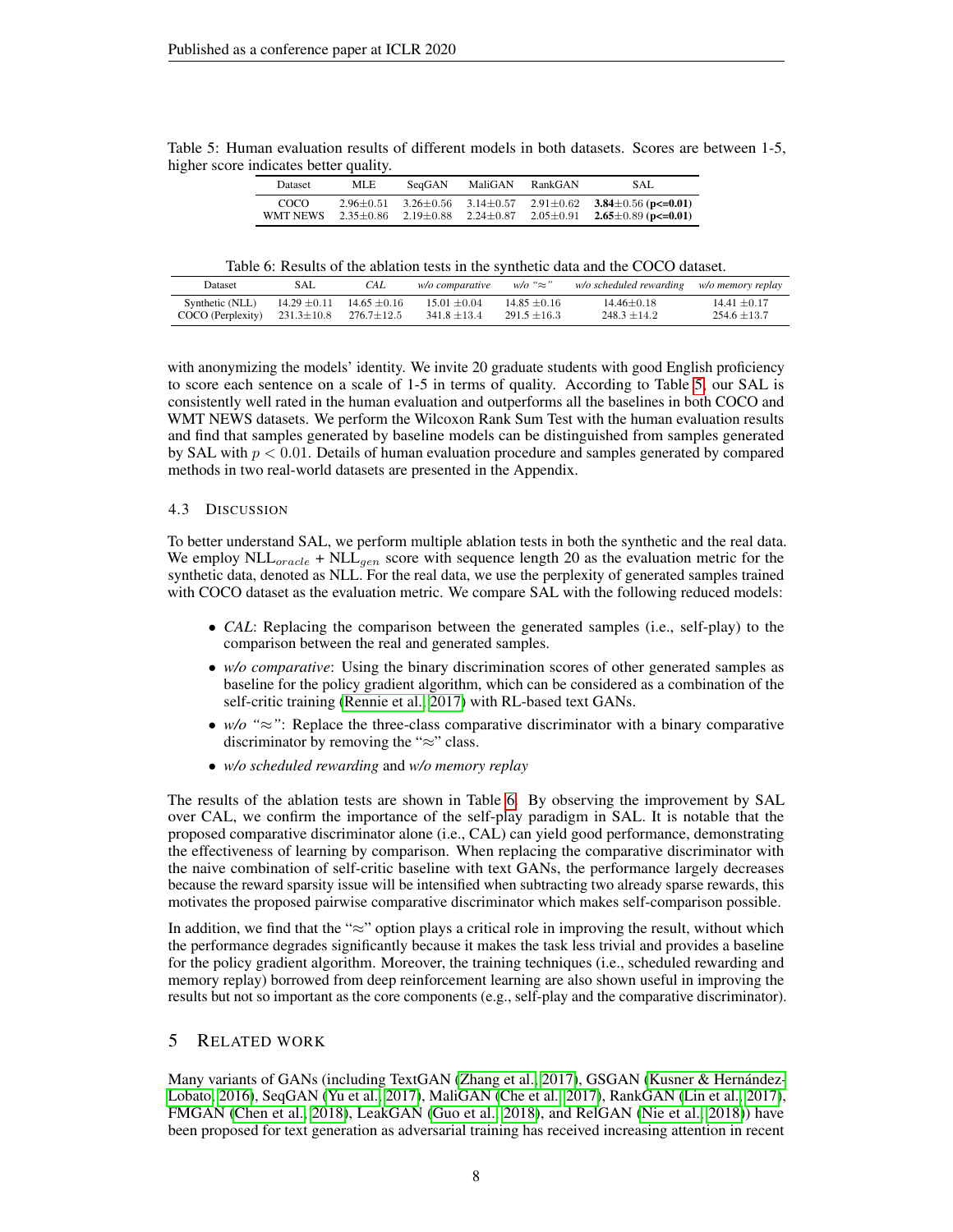years. Typically, they address the non-differentiable issue by making continuous approximation or reinforcement learning. These approaches introduce several different architectures and optimization objectives of both the generator and the discriminator for adversarial text generation. Among the previous studies for adversarial text generation, the most related work to ours is RankGAN [\(Lin](#page-9-2) [et al., 2017\)](#page-9-2) which proposes a ranker to replace the conventional binary classifier as its discriminator for allowing the discrimination process to involve richer information. Another work whose idea is similar to ours is the relativistic discriminator [\(Jolicoeur-Martineau, 2018\)](#page-9-17) (RGAN). It compares binary scores assigned to generated samples and real samples by subtraction as the learning signal to implicitly represent the inductive bias that half of the samples received by the discriminator is fake. In contrast, our comparative discriminator directly encodes this inductive bias and assesses generated sentences by comparison with a pairwise classifier, which provides more informative learning signals than subtraction in RGAN [\(Jolicoeur-Martineau, 2018\)](#page-9-17) and normalized feature similarity in RankGAN [\(Lin et al., 2017\)](#page-9-2). Our work is also related to the concurrent work [\(Zhou &](#page-9-18) [Xu, 2020\)](#page-9-18) that learns a comparative evaluator to evaluate open-domain natural language generation models.

# 6 CONCLUSION AND FUTURE WORK

We present a self-adversarial learning (SAL) paradigm for adversarial text generation. SAL rewards the generator when its comparative discriminator finds the generator becomes better than before. Through the self-improvement reward mechanism, the problem of reward sparsity and mode collapse can be alleviated and training of text GANs are more stable, which results in a better performance in the text generation benchmarks in terms of both quality, diversity, and lower variance. In the future, we plan to generalize our approach to other domains and modals to explore the potential of SAL for adversarial learning. Generated samples are presented in the Appendix together with other details, including human evaluation details and qualitative analysis of the proposed SAL.

### **REFERENCES**

- <span id="page-8-2"></span>Samy Bengio, Oriol Vinyals, Navdeep Jaitly, and Noam Shazeer. Scheduled sampling for sequence prediction with recurrent neural networks. In *Advances in Neural Information Processing Systems*, pp. 1171–1179, 2015.
- <span id="page-8-1"></span>Tong Che, Yanran Li, Ruixiang Zhang, R Devon Hjelm, Wenjie Li, Yangqiu Song, and Yoshua Bengio. Maximum-likelihood augmented discrete generative adversarial networks. *arXiv preprint arXiv:1702.07983*, 2017.
- <span id="page-8-7"></span>Liqun Chen, Shuyang Dai, Chenyang Tao, Haichao Zhang, Zhe Gan, Dinghan Shen, Yizhe Zhang, Guoyin Wang, Ruiyi Zhang, and Lawrence Carin. Adversarial text generation via feature-mover's distance. In *Advances in Neural Information Processing Systems*, pp. 4666–4677, 2018.
- <span id="page-8-6"></span>Alexis Conneau, Douwe Kiela, Holger Schwenk, Loic Barrault, and Antoine Bordes. Supervised learning of universal sentence representations from natural language inference data. *arXiv preprint arXiv:1705.02364*, 2017.
- <span id="page-8-0"></span>Ian Goodfellow, Jean Pouget-Abadie, Mehdi Mirza, Bing Xu, David Warde-Farley, Sherjil Ozair, Aaron Courville, and Yoshua Bengio. Generative adversarial nets. In *Advances in neural information processing systems*, pp. 2672–2680, 2014.
- <span id="page-8-4"></span>Ian J Goodfellow. On distinguishability criteria for estimating generative models. *arXiv preprint arXiv:1412.6515*, 2014.
- <span id="page-8-3"></span>Jiaxian Guo, Sidi Lu, Han Cai, Weinan Zhang, Yong Yu, and Jun Wang. Long text generation via adversarial training with leaked information. In *Thirty-Second AAAI Conference on Artificial Intelligence*, 2018.
- <span id="page-8-5"></span>Martin Heusel, Hubert Ramsauer, Thomas Unterthiner, Bernhard Nessler, and Sepp Hochreiter. Gans trained by a two time-scale update rule converge to a local nash equilibrium. In *Advances in Neural Information Processing Systems*, pp. 6626–6637, 2017.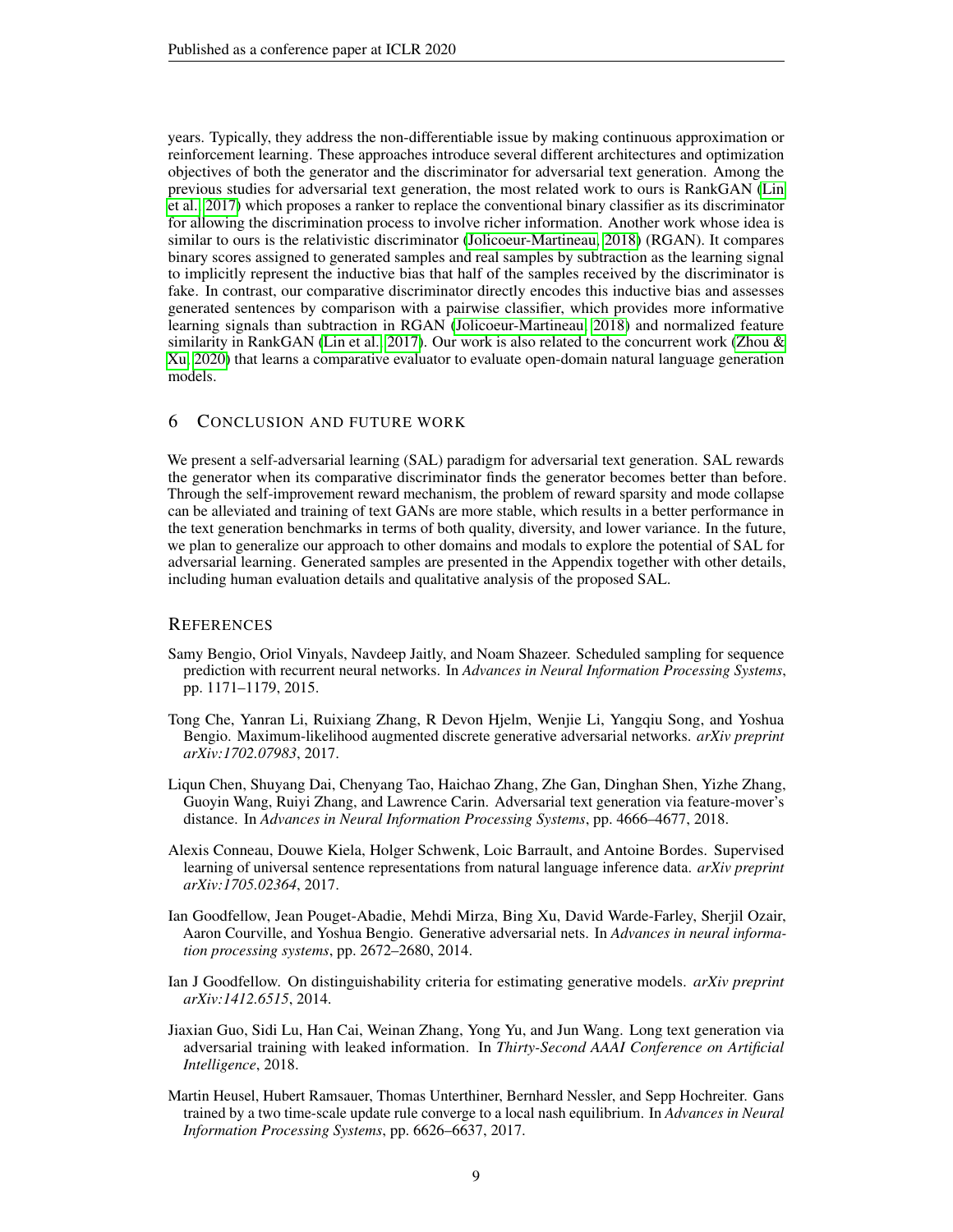- <span id="page-9-10"></span>Sepp Hochreiter and Jürgen Schmidhuber. Long short-term memory. *Neural computation*, 9(8): 1735–1780, 1997.
- <span id="page-9-17"></span>Alexia Jolicoeur-Martineau. The relativistic discriminator: a key element missing from standard gan. *arXiv preprint arXiv:1807.00734*, 2018.
- <span id="page-9-13"></span>Rafal Jozefowicz, Oriol Vinyals, Mike Schuster, Noam Shazeer, and Yonghui Wu. Exploring the limits of language modeling. *arXiv preprint arXiv:1602.02410*, 2016.
- <span id="page-9-11"></span>Yoon Kim. Convolutional neural networks for sentence classification. *arXiv preprint arXiv:1408.5882*, 2014.
- <span id="page-9-16"></span>Matt J Kusner and José Miguel Hernández-Lobato. Gans for sequences of discrete elements with the gumbel-softmax distribution. *arXiv preprint arXiv:1611.04051*, 2016.
- <span id="page-9-6"></span>John Langford and Tong Zhang. The epoch-greedy algorithm for contextual multi-armed bandits. In *Proceedings of the 20th International Conference on Neural Information Processing Systems*, pp. 817–824. Citeseer, 2007.
- <span id="page-9-14"></span>Jiwei Li, Will Monroe, Tianlin Shi, Sébastien Jean, Alan Ritter, and Dan Jurafsky. Adversarial learning for neural dialogue generation. In *Proceedings of the 2017 Conference on Empirical Methods in Natural Language Processing*, pp. 2157–2169, 2017.
- <span id="page-9-7"></span>Timothy P Lillicrap, Jonathan J Hunt, Alexander Pritzel, Nicolas Heess, Tom Erez, Yuval Tassa, David Silver, and Daan Wierstra. Continuous control with deep reinforcement learning. *arXiv preprint arXiv:1509.02971*, 2015.
- <span id="page-9-2"></span>Kevin Lin, Dianqi Li, Xiaodong He, Zhengyou Zhang, and Ming-Ting Sun. Adversarial ranking for language generation. In *Advances in Neural Information Processing Systems*, pp. 3155–3165, 2017.
- <span id="page-9-9"></span>Weili Nie, Nina Narodytska, and Ankit Patel. Relgan: Relational generative adversarial networks for text generation. 2018.
- <span id="page-9-12"></span>Kishore Papineni, Salim Roukos, Todd Ward, and Wei-Jing Zhu. Bleu: a method for automatic evaluation of machine translation. In *Proceedings of the 40th annual meeting on association for computational linguistics*, pp. 311–318. Association for Computational Linguistics, 2002.
- <span id="page-9-4"></span>Steven J. Rennie, Etienne Marcheret, Youssef Mroueh, Jerret Ross, and Vaibhava Goel. Self-critical sequence training for image captioning. *2017 IEEE Conference on Computer Vision and Pattern Recognition (CVPR)*, Jul 2017. doi: 10.1109/cvpr.2017.131. URL [http://dx.doi.org/10.](http://dx.doi.org/10.1109/CVPR.2017.131) [1109/CVPR.2017.131](http://dx.doi.org/10.1109/CVPR.2017.131).
- <span id="page-9-8"></span>Zhan Shi, Xinchi Chen, Xipeng Qiu, and Xuanjing Huang. Towards diverse text generation with inverse reinforcement learning. *arXiv preprint arXiv:1804.11258*, 2018.
- <span id="page-9-3"></span>David Silver, Julian Schrittwieser, Karen Simonyan, Ioannis Antonoglou, Aja Huang, Arthur Guez, Thomas Hubert, Lucas Baker, Matthew Lai, Adrian Bolton, et al. Mastering the game of go without human knowledge. *Nature*, 550(7676):354, 2017.
- <span id="page-9-5"></span>Richard S Sutton, David A McAllester, Satinder P Singh, and Yishay Mansour. Policy gradient methods for reinforcement learning with function approximation. In *Advances in neural information processing systems*, pp. 1057–1063, 2000.
- <span id="page-9-1"></span>Lantao Yu, Weinan Zhang, Jun Wang, and Yong Yu. Seqgan: Sequence generative adversarial nets with policy gradient. In *Thirty-First AAAI Conference on Artificial Intelligence*, 2017.
- <span id="page-9-15"></span>Yizhe Zhang, Zhe Gan, Kai Fan, Zhi Chen, Ricardo Henao, Dinghan Shen, and Lawrence Carin. Adversarial feature matching for text generation. In *Proceedings of the 34th International Conference on Machine Learning-Volume 70*, pp. 4006–4015. JMLR. org, 2017.
- <span id="page-9-18"></span>Wangchunshu Zhou and Ke Xu. Learning to compare for better training and evaluation of open domain text generation models. In *Thirty-Fourth AAAI Conference on Artificial Intelligence*, 2020.
- <span id="page-9-0"></span>Yaoming Zhu, Sidi Lu, Lei Zheng, Jiaxian Guo, Weinan Zhang, Jun Wang, and Yong Yu. Texygen: A benchmarking platform for text generation models. In *The 41st International ACM SIGIR Conference on Research & Development in Information Retrieval*, pp. 1097–1100. ACM, 2018.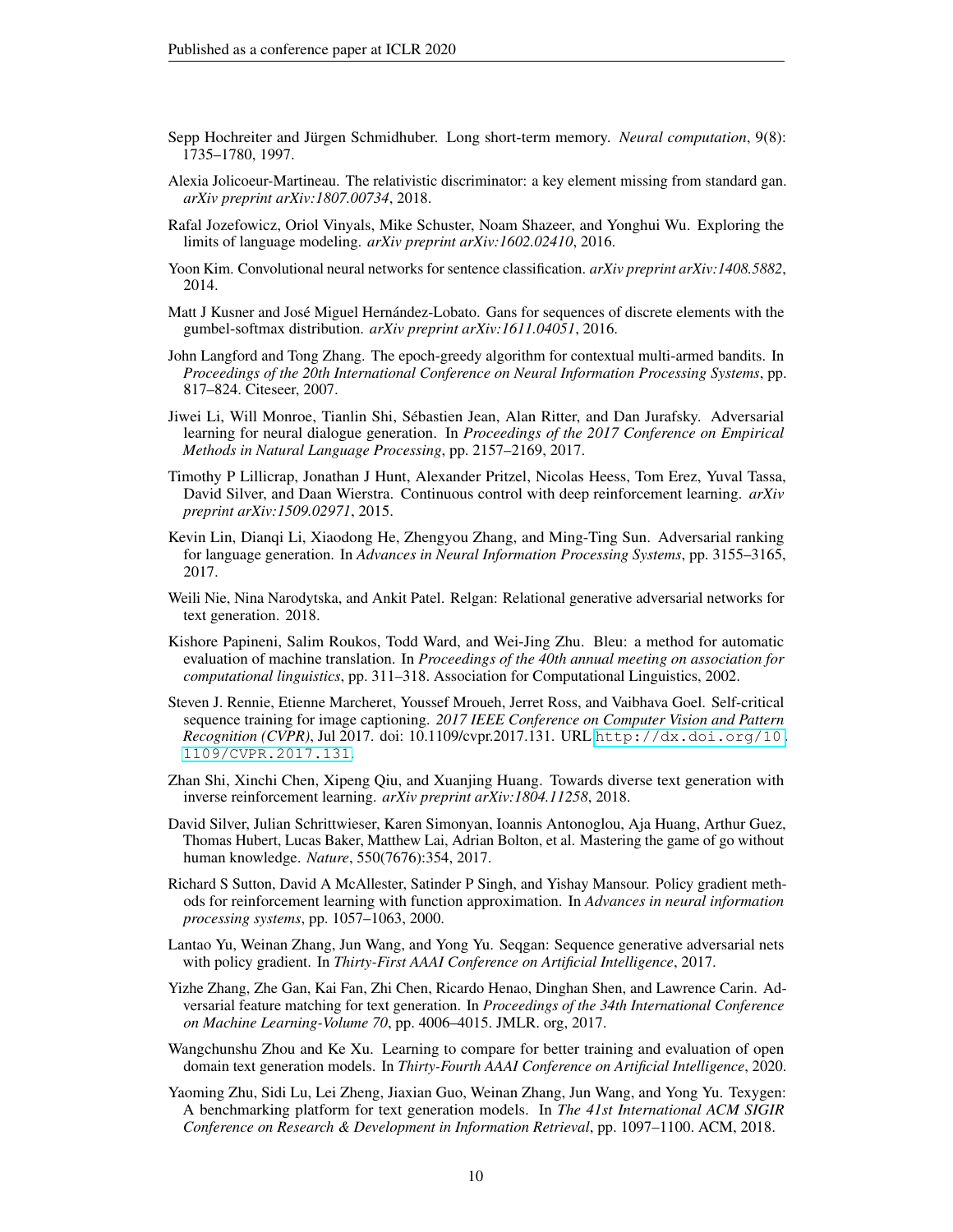# A GENERATED SAMPLES

We present sentences generated by our proposed model and compared models to provide qualitative evaluation of different adversarial text generation models. From the presented generated samples, we can observe that samples generated by MLE training are less realistic compared with other samples. SeqGAN yield slightly better sample quality but the loss of diversity is observable even within randomly sampled 15 sentences. Adversarial training with proposed comparator, when trained by comparing with real samples, yield better quality but still lack of diversity. Finally, with the proposed self-adversarial learning paradigm, both quality and diversity of generated samples are improved.

## A.1 GENERATED SAMPLES IN IMAGE COCO DATASET

Table 7: Samples generated by SAL in Image COCO dataset

a picture of a person 's umbrella in a cell phone .

a man stands in a green field .

- a young boy riding a truck .
- a man on a motorcycle is flying on a grassy field .
- a girl on a motorcycle parked on a city street .
- a motorcycle parked in a city street .
- a group of bikers riding bikes on a city street .
- a kitchen with a cat on the hood and a street .
- a bathroom containing a toilet and a sink .
- a young woman in a kitchen with a smiley face .
- a jet plane on the side of a street .
- a dish is sitting on a sidewalk next to a baby giraffe .
- a dog on a large green bike parked outside of the motor bike .
- a person on a kawasaki bike on a race track .
- a commercial aircraft is parked in front of a kitchen .

Table 8: Samples generated by CAL in Image COCO dataset

- a group of lambs at a tall building .
- a young boy riding a truck .
- a man on a motorcycle is flying on a grassy field .
- a man with a computer desk next to a white car .
- a cat is on the walls of a cat .
- a plane on a runway with a plane .
- an elegant , dilapidated plane are standing in front of a parking bag .
- the woman is riding a bike on their way .
- a man wearing an old bathroom with a banana .
- a plane is taking off from the ground .
- a man holding a man in front of herself .
- a woman is walking across the road .
- a kitchen with an island in green tiles .
- a clean kitchen with two small appliances .

a man is on a towel on a table outside of a real kitchen .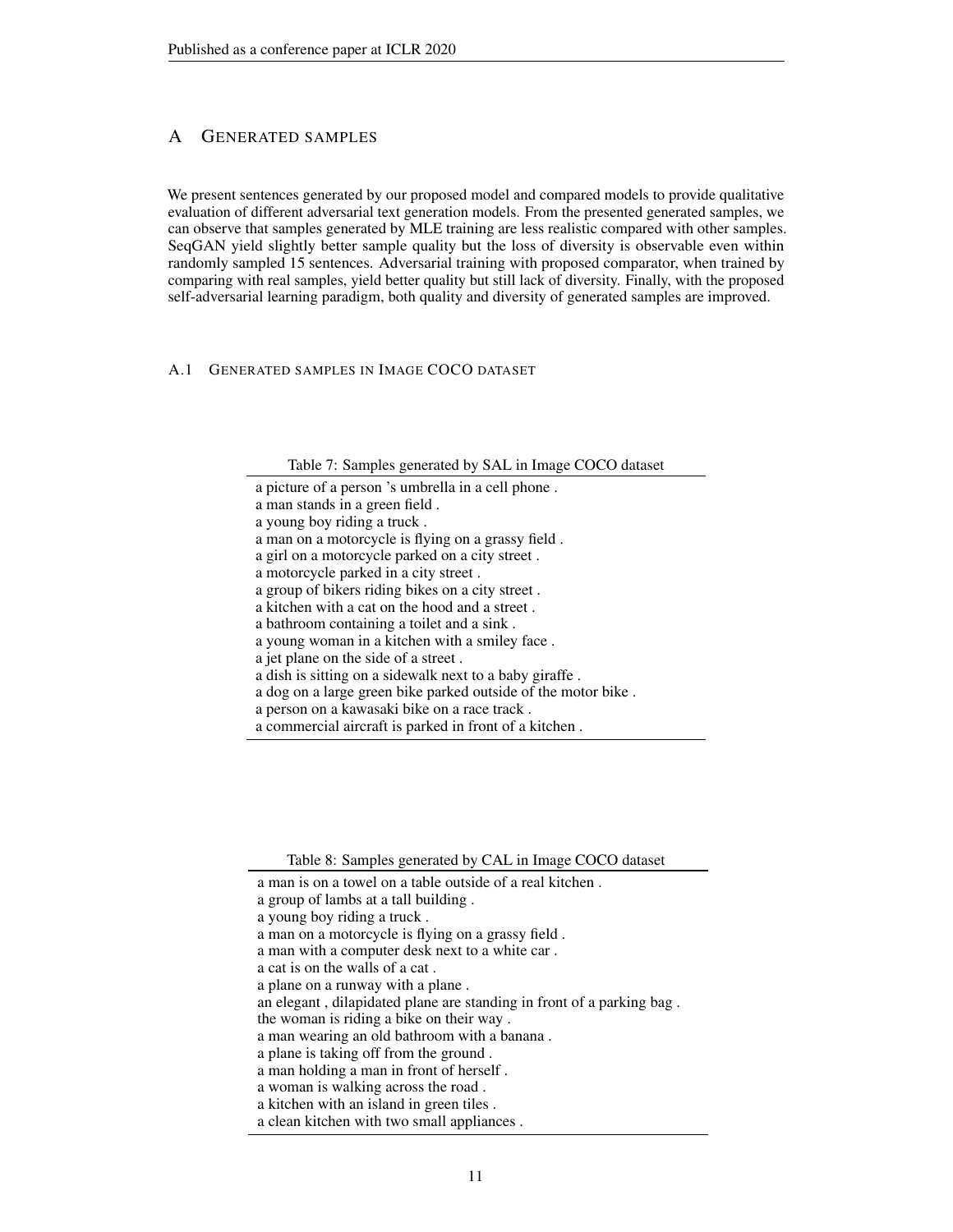|  |  | Table 9: Samples generated by SeqGAN in Image COCO dataset |
|--|--|------------------------------------------------------------|
|  |  |                                                            |

Table 10: Samples generated by MLE in Image COCO dataset

a jet airplane flies flying through front from an airplane .

- a furry tub and overhead pot .
- a man in a kitchen filled with dark lights green side , ..
- a cross baby field dressed making cardboard
- a bathroom with a small tub and oven .
- a man above a bathroom with an oven room .
- a jet airliner flying through the sky .
- a kitchen with a dishwasher , and plenty of pots , pans .
- a person holding onto two red era arena sits on the street .
- a bathroom with a toilet and a bath tub .
- a cat perched on the phone and a baseball cap .

the view of the street filled with really parked at the gates on the road .

a large hairy dog on a high bike with a cake .

a man is riding a white back bench .

a narrow bed and white spotted dark tiled walls .

## A.2 GENERATED SAMPLES IN EMNLP2017 WMT DATASET

Table 11: Samples generated by SAL in EMNLP2017 WMT dataset

<sup>(1)</sup> it ' s likely to be egyptian and many of the canadian refugees , but for a decade .

<sup>(2)</sup> the ministry spokesperson also said it now significant connected to the mountain.

<sup>(3)</sup> it is the time they can more competitive , where we have another \$ 99 . 100 per cent , and completely on the alternative , and that ' s being affected .

<sup>(4)</sup> we expect \$ 200 and 0 . 3 percent for all you form other , and , which then well , it ' s done .

<sup>(5)</sup> so we wouldn ' t feel very large in the game , but you fail to fund , and and the paper that ' s like its start .

<sup>(6)</sup> other countries made a playoff cut with pages by mrs . trump ' s eighth consecutive season as a president .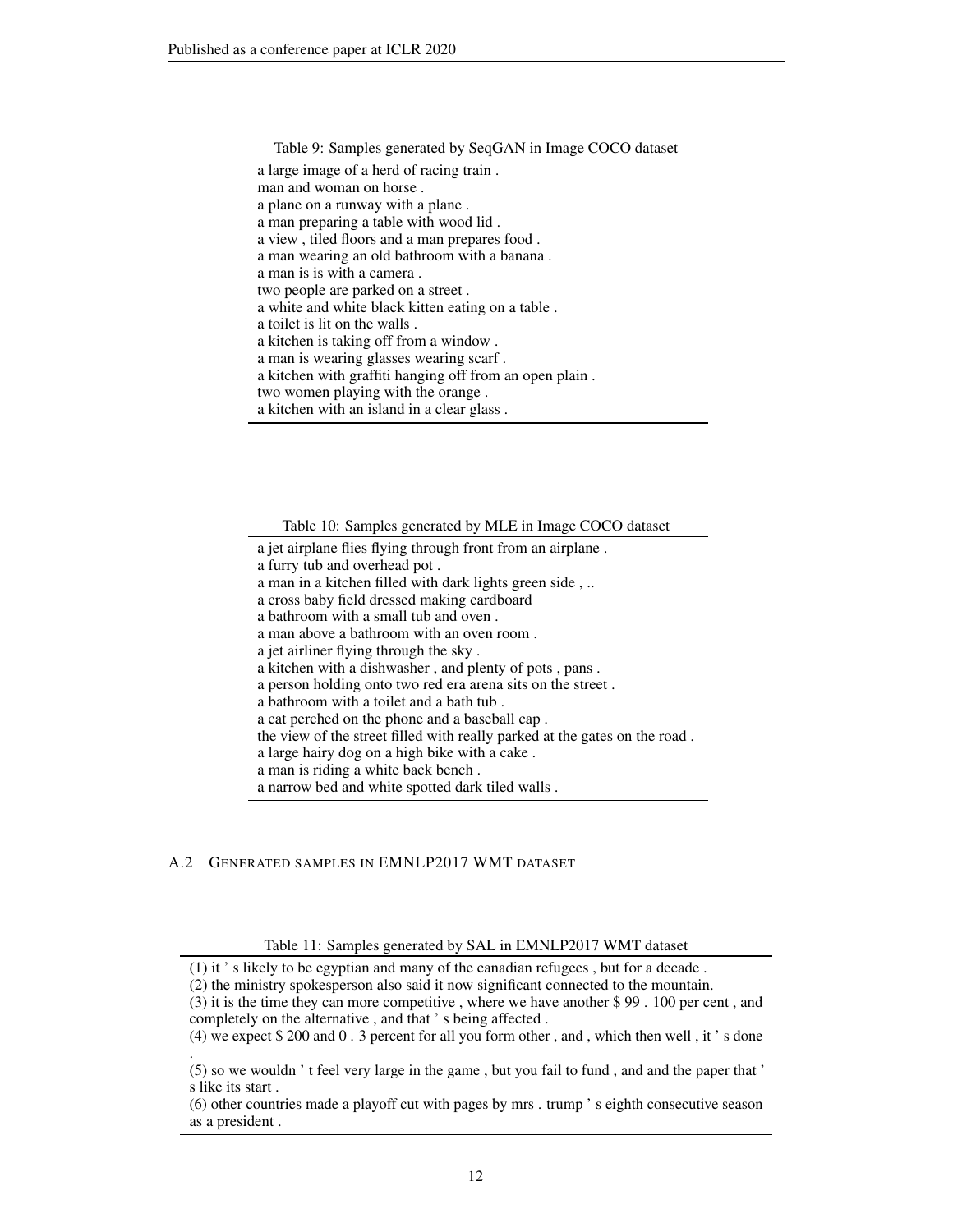#### Table 12: Samples generated by CAL in EMNLP2017 WMT dataset

(1) i didn ' t put relatively quiet , we have , ' his work right in the particular heat rate , take steps traditionally clean .

(2) why the u . s . then the table is our cabinet to do getting an vital company for the correct review .

(3) those had trained for that , but no thin percentage of the nhs about being warned about the palestinian election before obama is not connected in israel .

 $(4)$  in course, voters - obama said: " torture is the outcome, the most powerful trade popularity is happening in it as a success .

(5) " in 2012 , it is nice to remain - no trump actor established this night - scoring three films . (6) we kind of not listen to knowing my most one , only , for a really good vote , and where things fun , you know .

#### Table 13: Samples generated by SeqGAN in EMNLP2017 WMT dataset

 $(1)$  his missed 4, 000 the first 95 really 69 - year - olds.

(2) but just things , you want to thank it as my playing side has begun meeting with " and " the score had to train up , so he was tied for 11 years .

(3) and when he got back doing fresh ties with his election , he will now step in january , back. (4) when you ' t know if i saw her task to find himself more responsibility ago .

(5) his hold over - up to a nine hike in 2015 , 13 percent of recently under suspects dead day , 24 , and to the city .

(6) " i look up on by the city ' s vehicle on the day in a meeting in november .

#### Table 14: Samples generated by MLE in EMNLP2017 WMT dataset

(1) you know that that is great for our ability to make thinking about how you know and you ? (2) when it ' s a real thing possible , is if you the first time in a time here and get .

(3) u . s , now government spending at the second half of four years , a country where the law will join the region to leave japan in germany.

(4) deputy president , the issue of government and geneva probe threats and not - backed trump , but well - changing violence for their islamic state militants were innocent people .

(5) he suggested in a presidential primary source and comment on its size following protests conducted by 18 , some in 2012 will be looked at tech energy hub .

(6) " it ' s growing heavy hard , " mr . romney said , he says matters that can ' t again become the asian player .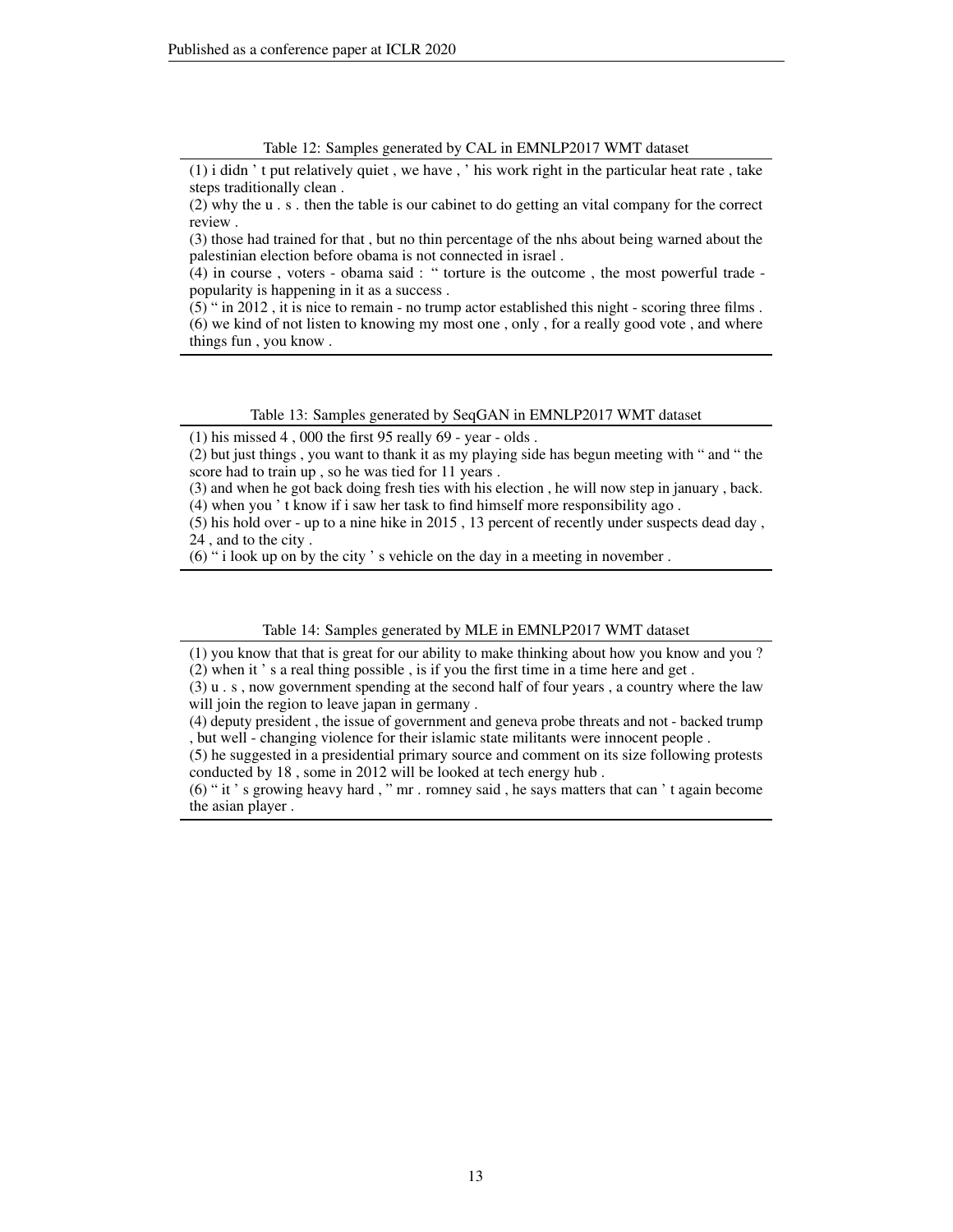# B CASE STUDY: WHY IT WORKS

In this section, we present several qualitative case study examples to illustrate why comparative discrimination and self-adversarial learning helps mitigate the problem of reward sparsity and mode collapse. We extract a typical sentence generated during the initial stage of adversarial learning: "a man holding a suitcase holding a phones." We see that this sentence is of limited quality and is easily recognized by binary discriminator in SeqGAN with high confidence, this makes the credit received by the generator very sparse and makes training difficult. Comparative adversarial learning (CAL) where we use the comparative discriminator to assess the quality of this sample by comparing it with a real sample helps as comparative discrimination have three catagories, which is less trivial. The improvement is not so much as the discrepancy of generated samples and real samples is fairly large. However, with proposed self-adversarial learning paradigm, the comparative discriminator assesses this sentence by comparing it with a previous generated sentence which is also of poor quality. The self-improvement is easier to be recognized by the comparative discriminator and makes this sample get good rewards.

As the comparative discriminator has to learn a total order of sample quality which is more challenging than standard binary discrimination, the chance of the comparative discriminator to be over-trained is reduced, which makes the model easier to achieve self-improvement, thus help to alleviate the reward sparsity problem.

We also extract a sentence generated in the late stages which is fairly good and fools the binary discriminator: "a woman sitting on a bench on a park." In standard adversarial text generation models, a sentence like this would keep receiving large rewards and result in mode collapse. In self-adversarial learning paradigm, this sentence is not much better than other sentences generated by the generator itself, so its reward is limited, which reduces the risk of mode collapse.

| Generated sentence                         | Reference sentence                                             | Reward |
|--------------------------------------------|----------------------------------------------------------------|--------|
| a man holding a suitcase holding a phones. | $-SeqGAN$                                                      | 0.018  |
| a man holding a suitcase holding a phones. | a student walks in the rain with a green umbrella. (Real)      | 0.051  |
| a man holding a suitcase holding a phones. | a men 's kitchen and a cow. (Self)                             | 0.561  |
| a woman sitting on a bench on a park.      | $-$ (SeqGAN)                                                   | 0.825  |
| a woman sitting on a bench on a park.      | a young man rides his bicycle on top of a cement bench. (Real) | 0.438  |
| a woman sitting on a bench on a park.      | a man sitting on a table watching a television. (Self)         | 0.086  |

Table 15: Case study of comparative discrimination and self-adversarial learning.

## B.1 ABLATED MODELS

For the ablated model variants, SAL w/o self-play and w/o comparative discriminator is trained with the following algorithms. Specifically, the difference between SAL and CAL is that the reference sample which is compared with the currently generated sample is replaced by a real sample instead of a previously generated one. For the variant without the comparative discriminator, we employ a binary discriminator trained in the same way with the vanilla GAN, as for the reward of generating  $x_q$ , we first sample a previously generated sample  $x_r$  as reference and calculate the reward as  $\overline{D}(\boldsymbol{x}_q) - D(\boldsymbol{x}_r).$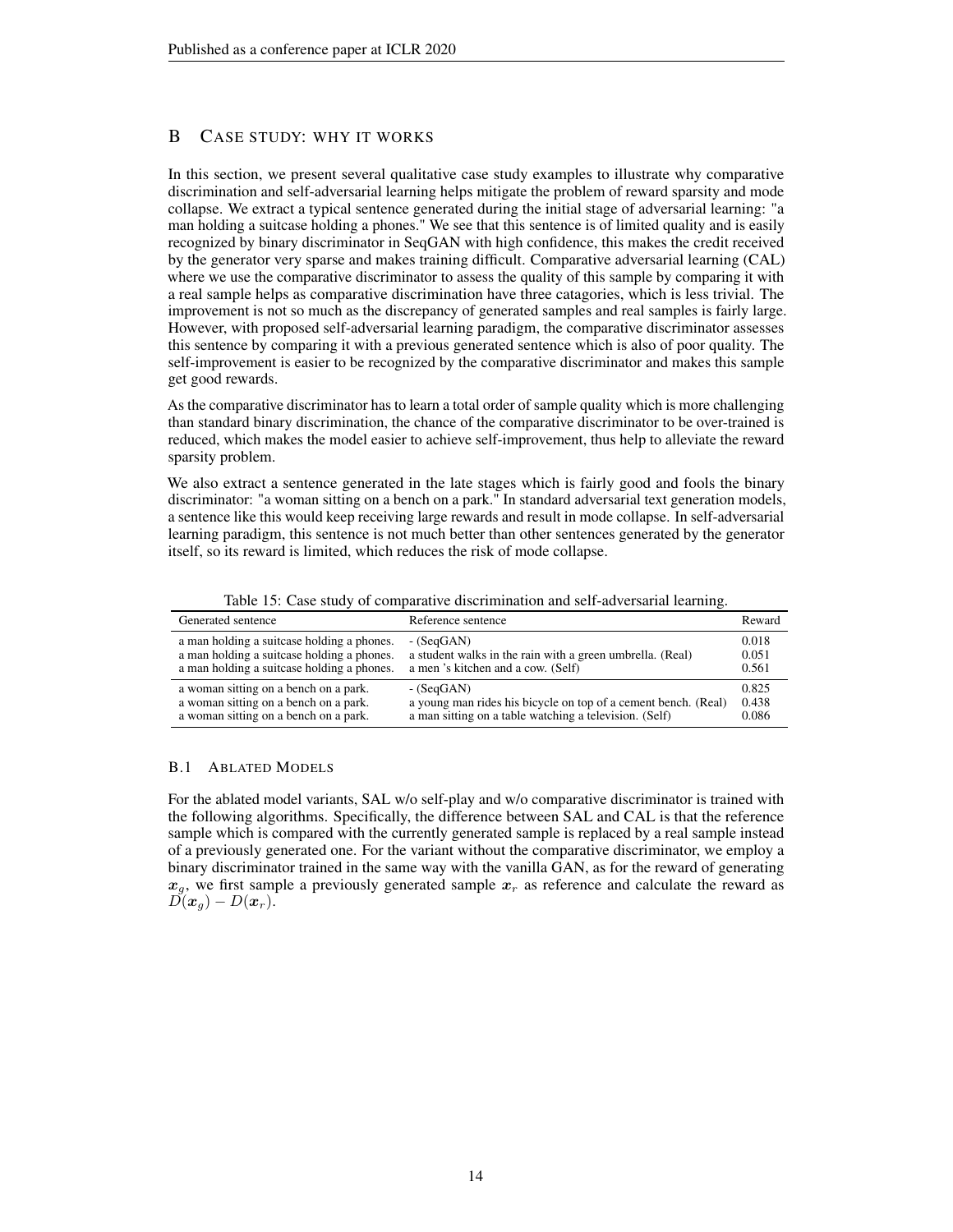#### Algorithm 2 Self-Adversarial Learning without self-play (i.e. CAL)

**Require:** Generator  $G_{\theta}$ ; comparative discriminator  $D_{\phi}$ ; samples of real sentences  $S_{+}$ ; self-adversarial learning

- step g; discriminator step k; memory buffer  $M$  for the previous generated samples
- 1: Pretrain  $G_{\theta}$  using MLE on  $S_{+}$
- 2: Generate samples with  $G_{\theta}$  and store them into M
- 3: repeat<br>4: for  $k$
- for  $k$  steps do
- 5: Collect a mini-batch of balanced sample pairs  $(\mathbf{x}_1,\mathbf{x}_2)$  from  $\mathcal{M} \cup S_+$
- 6: Update  $D_{\phi}$  via Eq [\(2\)](#page-3-0)<br>7: **end for**
- end for
- 8: for  $g$  steps do
- 9: Generate a mini-batch of samples  $x_g \sim G_\theta$
- 10: Collect a mini-batch of reference samples  $x_r$  from  $S_+$
- 11: Update  $G_{\theta}$  via Eq [\(6\)](#page-3-2)
- 12: end for
- 13: Update  $\mathcal M$  with  $G_\theta$
- 14: until Convergence

#### Algorithm 3 Self-Adversarial Learning without comparative discriminator

<span id="page-14-0"></span>**Require:** Generator  $G_{\theta}$ ; binary discriminator  $D_{\phi}$ ; samples of real sentences  $S_{+}$ ; self-adversarial learning step g; discriminator step k; memory buffer  $M$  for the previous generated samples

- 1: Pretrain  $G_{\theta}$  using MLE on  $S_{+}$
- 2: Generate samples with  $G_{\theta}$  and store them into M
- 3: repeat
- 4: for  $k$  steps do
- 5: Collect a mini-batch of generated samples from M.
- 6: Update  $D_{\phi}$  with conventional GAN discriminator loss
- 7: end for
- 8: for  $g$  steps do
- 9: Generate a mini-batch of samples  $x_g \sim G_\theta$ <br>10: Collect a mini-batch of reference samples x
- Collect a mini-batch of reference samples  $x_r$  from  $\mathcal M$
- 11: Update  $G_{\theta}$  via Eq [\(6\)](#page-3-2)
- 12: end for
- 13: Update M by  $G_\theta$  with reward calculated by  $D(\mathbf{x}_g) D(\mathbf{x}_r)$
- 14: until Convergence

# C TRAINING AND EVALUATION DETAILS

### C.1 MODEL DETAILS

We follow most of the hyperparameters used in the benchmark platform Texygen [Zhu et al.](#page-9-0) [\(2018\)](#page-9-0). Specifically, the generator is a one layer LSTM with embedding size and hidden size 32. The discriminator is implemented as a TextCNN with a filter size of [2,3] and a filter number of [100,200]. The proposed self-adversarial learning paradigm introduces the relative weights for credit assignment when a generated sample is found to be better, indistinguishable or worse compared with another sample generated by the generator itself. We tuned it based on the performance in synthetic experiment and set  $w_0 : w_2 = 1 : -0.1$ .

## C.2 CHOICE & EXPLANATION OF METRICS

Note that many previous works use self-BLEU [Zhu et al.](#page-9-0) [\(2018\)](#page-9-0) as a diversity metric. However, we find that there exist problem in the official implementation of the self-BLEU metric: Only in the first time of evaluation that the reference and hypothesis come from the same "test data" (i.e. the set of generated sentences). After that, the hypothesis keeps updated but the reference remains unchanged (due to "is-first=False"), which means hypothesis and reference are not from the same "test data" any more, and thus the scores obtained under this implementation are not self-BLEU scores. To this end, we modified the implementation to make sure that the hypothesis and reference are always from the same "test data" (by simply removing the variables "self.reference" and "self.is-first") and found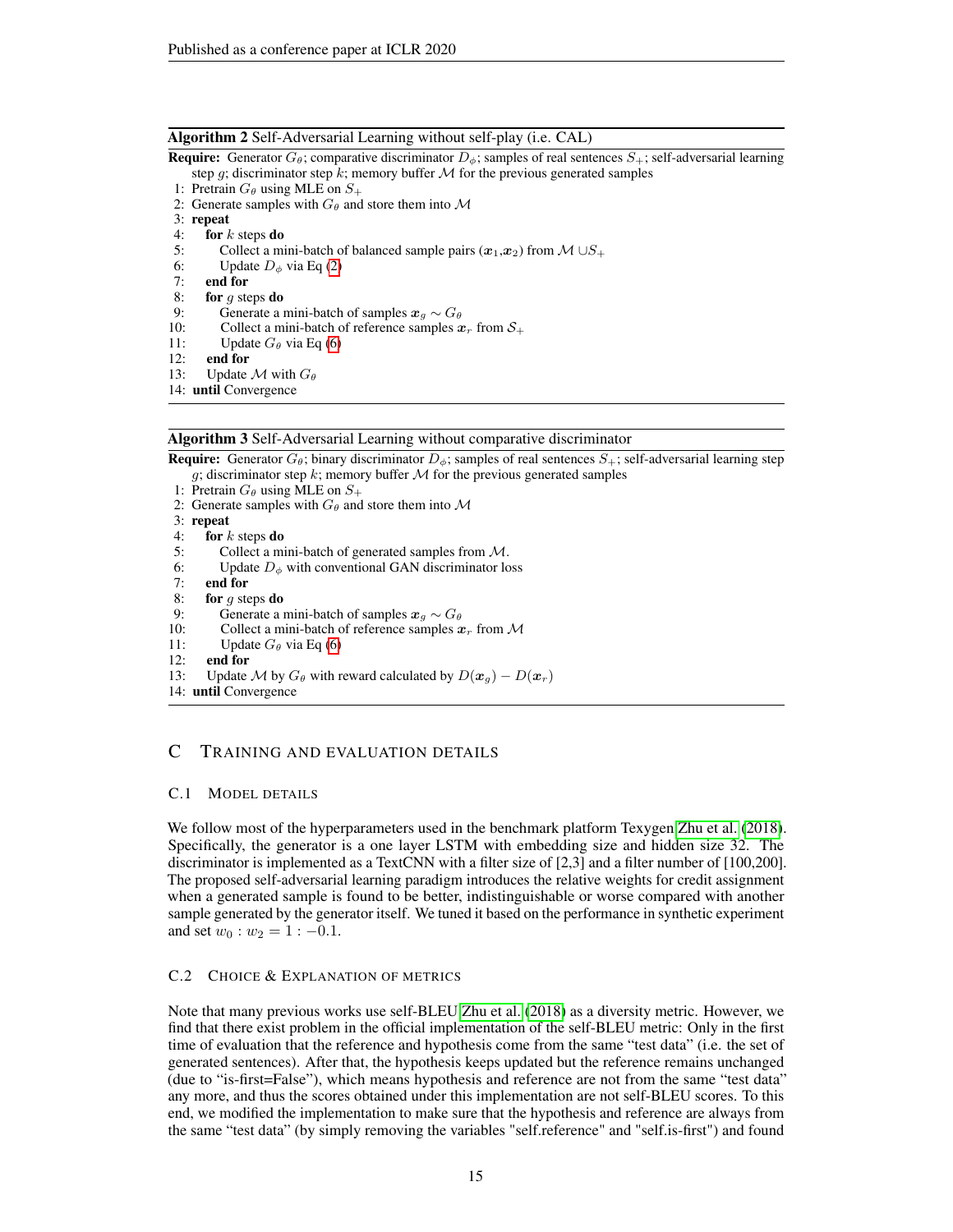that the self-BLEU (2-5) scores are always 1 when evaluating all the models. This problem is also discussed in the openreview of the RelGAN paper [Nie et al.](#page-9-9) [\(2018\)](#page-9-9).

Based on this consideration, we decide to employ backward-BLEU which is introduced in [Shi et al.](#page-9-8) [\(2018\)](#page-9-8) and can also evaluate the diversity of generated samples. The forward and backward BLEU resemble precision and recall of generated samples with respect to the test data, which measures the generation quality and the generation diversity respectively.

For BLEU metric, as there is no sentence level alignment for unconditional generation, BLEU is evaluated by using the entire test set treated as a single reference, which contains 10000 sentences. We then generate the same number of sentences as the prediction, and then compute n-gram overlap between the reference and the prediction. We did not apply brevity penalty following previous works. But we found the number of tokens generated are roughly the same across different compared models.

We briefly explain why NLL<sub>gen</sub> is able to measure the diversity of the generator: NLL<sub>gen</sub> measures the negative log-likelihood of the synthetic dataset evaluated by the generator. Intuitively, if the generator is diverse and captures more patterns in the synthetic dataset, the  $NLL_{gen}$  score will be lower. In contrast, if the generator suffers from severe mode collapse and is of low diversity, the  $\n NLL_{gen}$  will be higher as the generator fails to cover the diverse patterns in the training data.

As for the metric:  $\text{NLL}_{gen} + \text{NLL}_{oracle}$ , our motivation is that  $\text{NLL}_{oracle}$  measures the best quality of the generator throughout training, while  $NLL_{gen}$  measures the best diversity attained by the generator during training. However, the best quality and diversity are generally not achieved at the same time as GAN-training generally sacrifices the diversity for better quality. Therefore, we report  $\text{NLL}_{gen}$ + $\text{NLL}_{oracle}$  which can measure the quality-diversity trade-off, as the previous work demonstrated, as an additional reference.

#### C.3 HYPERPARAMETERS

We follow most of the hyperparameters used in the benchmark platform Texygen [Zhu et al.](#page-9-0) [\(2018\)](#page-9-0). Specifically, we choose batch size to be 64, dropout keep prob to be 0.75, l2 regularization to be 0.2. We pretrain all model for 120 epochs and fine-tune them until convergence.

The proposed self-adversarial learning paradigm introduces the relative weights for credit assignment when a generated sample is found to be better, indistinguishable or worse compared with another sample generated by the generator itself. We tuned it based on the performance in synthetic experiment and find  $w_0 : w_2 = 1 : -0.1$  $w_0 : w_2 = 1 : -0.1$  $w_0 : w_2 = 1 : -0.1$  to be a good choice for the initial weights<sup>1</sup> and fixed  $w_1$  to be 0. We empirically find that the performance of SAL is not very sensitive to the choice of reward weights as long as the absolute value of  $w_1$  is larger enough than  $w_2$ , which guarantees the training stability.

#### C.4 HUMAN EVALUATION

Following the human evaluation setting in RelGAN [Nie et al.](#page-9-9) [\(2018\)](#page-9-9), The text quality evaluation is based on grammatical correctness and meaningfulness (i.e. if a sentence makes sense), text formatting problems (e.g., capitalization, punctuation, spelling errors, extra spaces between words and punctuations) are ignored. Detailed criteria is provided as follows:

<span id="page-15-0"></span> $w_1$  is linearly decreased to 0.8 and  $w_2$  is increased to -0.2